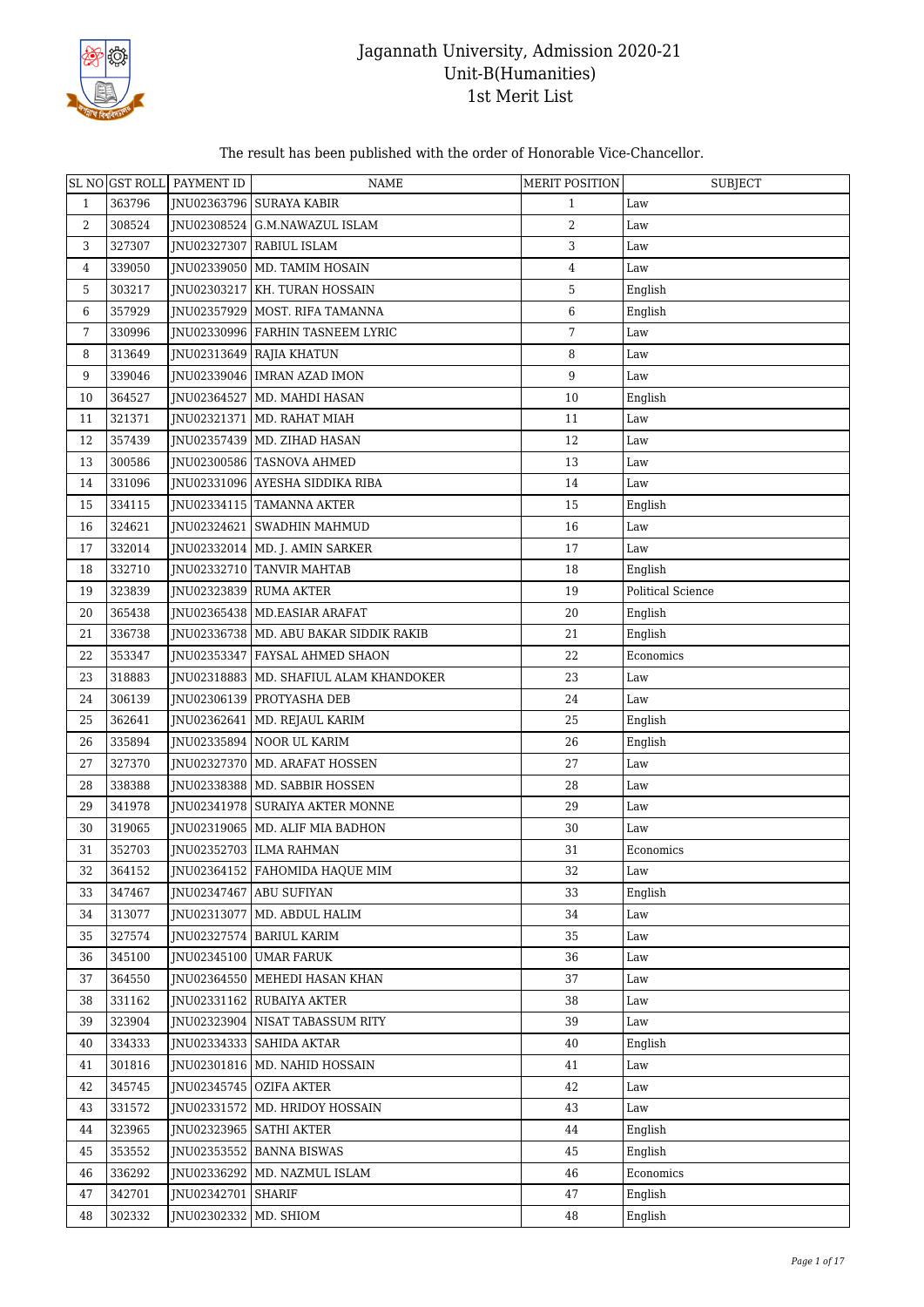

| 49 | 342617 | JNU02342617            | MST. SHIFA AKTER                       | 49 | English                           |
|----|--------|------------------------|----------------------------------------|----|-----------------------------------|
| 50 | 334188 |                        | JNU02334188   SAMIA FARUK              | 50 | Law                               |
| 51 | 302044 | INU02302044 SHAKIL MIA |                                        | 51 | English                           |
| 52 | 347119 |                        | JNU02347119 NAZNIN NAHAR TAIBA         | 52 | English                           |
| 53 | 361676 |                        | JNU02361676 NIPA HALDER                | 53 | Land Management and Law           |
| 54 | 347737 | JNU02347737            | <b>ELIUS HOSEN LIMON</b>               | 54 | English                           |
| 55 | 328975 | JNU02328975   EMON ALI |                                        | 55 | English                           |
| 56 | 353864 |                        | JNU02353864 SAYED RAKIBUR RAHMAN RAKIB | 56 | Land Management and Law           |
| 57 | 359163 |                        | INU02359163 MOST. ROKEYA KHATUN        | 57 | Land Management and Law           |
| 58 | 358651 | JNU02358651            | MST. SHUMIYA AKTER CHANDNI             | 58 | English                           |
| 59 | 337726 | JNU02337726            | MD. IMRAN HOSSAIN                      | 59 | Economics                         |
| 60 | 323853 |                        | JNU02323853 EASRAT JAHAN UPOMA         | 60 | Land Management and Law           |
| 61 | 356632 |                        | JNU02356632 ROKEYA KHATUN              | 61 | English                           |
| 62 | 300892 |                        | JNU02300892 FARIA SULTANA ONTY         | 62 | Land Management and Law           |
| 63 | 345860 |                        | JNU02345860   MST. KAMRUN-NAHER        | 63 | Land Management and Law           |
| 64 | 343443 | INU02343443            | <b>FAYSAL AHMED</b>                    | 64 | Economics                         |
| 65 | 302978 | JNU02302978 NIROB ALI  |                                        | 65 | English                           |
| 66 | 313804 |                        | JNU02313804   KAMRUN NAHAR KAKOLY      | 66 | English                           |
| 67 | 302935 |                        | JNU02302935   MD.LIMON HOSSAIN         | 67 | <b>Political Science</b>          |
| 68 | 300007 | JNU02300007            | <b>FARLIN ZAMAN TISHA</b>              | 68 | English                           |
| 69 | 357962 |                        | JNU02357962   MST. MEHEJABIN TAMANNA   | 69 | English                           |
| 70 | 363831 | JNU02363831            | AACHHIA YEASMIN TAMIM                  | 70 | Land Management and Law           |
| 71 | 359643 | JNU02359643            | ABU SAYED MD. AKIB                     | 71 | English                           |
| 72 | 335166 |                        | JNU02335166   MARFINA BEGUM            | 72 | English                           |
| 73 | 307978 |                        | JNU02307978 RUPA KHATUN                | 73 | Land Management and Law           |
| 74 | 336279 |                        | JNU02336279 FAHIM AHMED                | 74 | English                           |
| 75 | 311681 |                        | JNU02311681 JESMIN AKTER               | 75 | Land Management and Law           |
| 76 | 364941 |                        | JNU02364941   MD. MUJAHIDUL ISLAM      | 76 | English                           |
| 77 | 356688 |                        | JNU02356688 MIM KHATUN                 | 77 | Mass Communication and Journalism |
| 78 | 351208 |                        | JNU02351208 ABDUL KARIM                | 78 | Economics                         |
| 79 | 327218 |                        | INU02327218   MD. SHAHADAT HOSEN       | 79 | Economics                         |
| 80 | 361743 |                        | INU02361743   SADIA HOSSAIN            | 80 | Land Management and Law           |
| 81 | 302501 |                        | JNU02302501 ABU SALEH SABBIR           | 81 | Land Management and Law           |
| 82 | 347907 | JNU02347907            | TAWHID TALOKTHER NOBEL                 | 82 | English                           |
| 83 | 307796 |                        | JNU02307796   MD. BURHAN UDDIN         | 83 | Land Management and Law           |
| 84 | 334542 | JNU02334542            | <b>TASNIA KHAN</b>                     | 84 | English                           |
| 85 | 322930 |                        | JNU02322930   NASRUM FATEHA OISHI      | 85 | Land Management and Law           |
| 86 | 363934 |                        | JNU02363934   SABIHA SHOILY            | 86 | English                           |
| 87 | 334013 |                        | INU02334013 NUSRAT JAHAN JASY          | 87 | Land Management and Law           |
| 88 | 325271 | JNU02325271 AL-AMIN    |                                        | 88 | Land Management and Law           |
| 89 | 348928 |                        | JNU02348928 HEMAL SARKER               | 89 | English                           |
| 90 | 311640 |                        | JNU02311640   MD. HASIBUL ISLAM HASIB  | 90 | English                           |
| 91 | 357224 |                        | JNU02357224   AISHWARYA SARWAR AUPURBO | 91 | Political Science                 |
| 92 | 356303 |                        | JNU02356303   MST. LIZA KHATUN         | 92 | English                           |
| 93 | 341703 |                        | JNU02341703   NAHIDA AKTER             | 93 | English                           |
| 94 | 335916 |                        | JNU02335916   MUHAMMAD MAHAMUDUL HASAN | 94 | English                           |
| 95 | 360288 |                        | JNU02360288   MST. NISHAT TASLIMA      | 95 | English                           |
| 96 | 325289 |                        | JNU02325289   MD. ASHRAFUL ISLAM       | 96 | Land Management and Law           |
| 97 | 360882 |                        | JNU02360882   MST. TASMIA AKTER NORY   | 97 | Political Science                 |
| 98 | 346812 | JNU02346812 JUI AKTER  |                                        | 98 | English                           |
| 99 | 326952 | JNU02326952            | ARJUMA KHATUN                          | 99 | Land Management and Law           |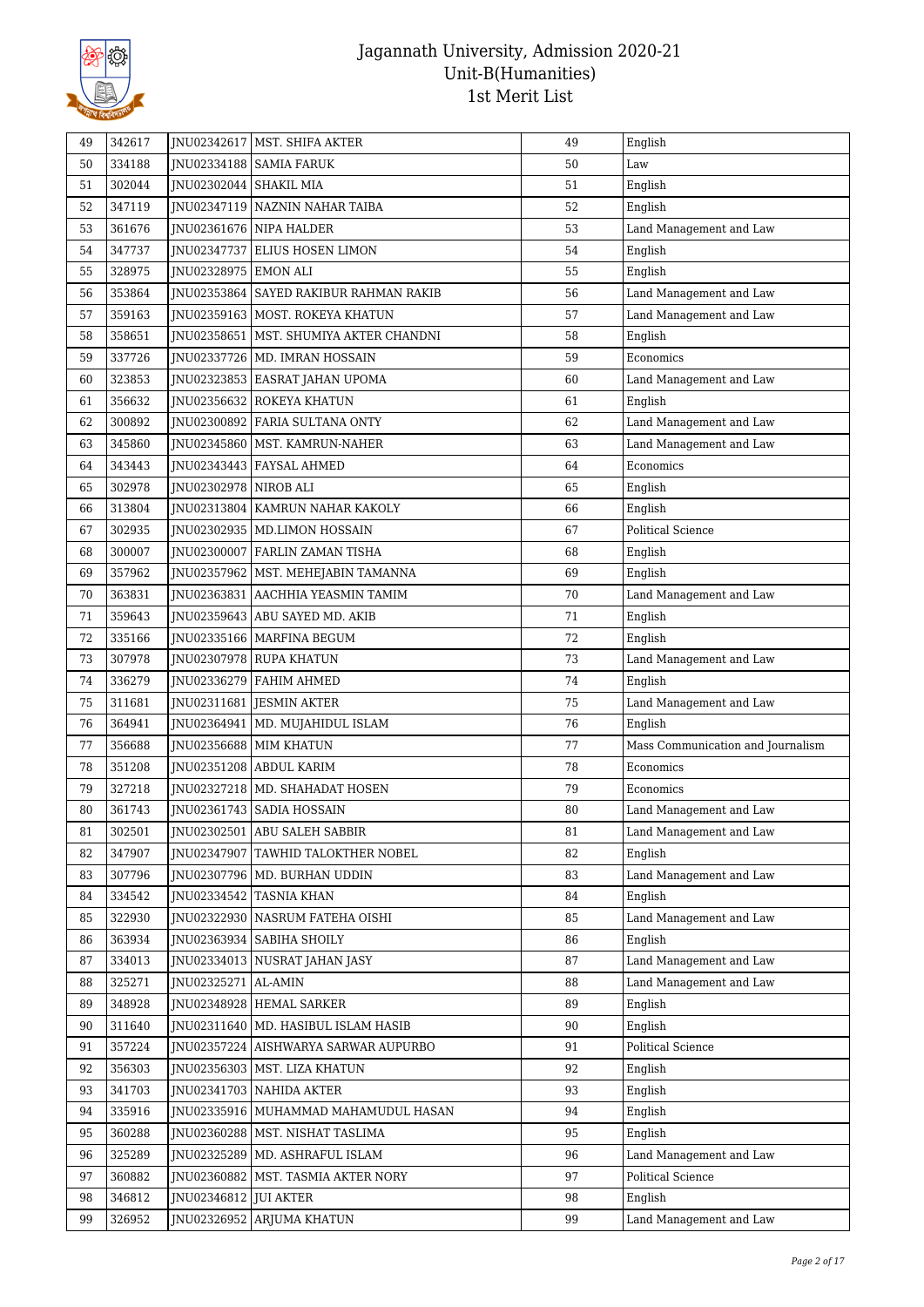

| 100 | 345818 |                             | JNU02345818   MAISHA NOSHIN AKANDA     | 100 | Economics                |
|-----|--------|-----------------------------|----------------------------------------|-----|--------------------------|
| 101 | 300292 |                             | JNU02300292 SADIA KARIM MITU           | 101 | Economics                |
| 102 | 322698 |                             | JNU02322698   MD. TAUHID SARKER TANJIL | 102 | Land Management and Law  |
| 103 | 340535 |                             | JNU02340535 ERTIZA ARAFAT RAFID        | 103 | Land Management and Law  |
| 104 | 333943 |                             | JNU02333943 ATIKA ISLAM                | 104 | Land Management and Law  |
| 105 | 360776 |                             | JNU02360776   SAHZAHAN KHAN            | 105 | Land Management and Law  |
| 106 | 331511 | JNU02331511                 | <b>ABU NAYEEM</b>                      | 106 | Economics                |
| 107 | 318208 |                             | INU02318208   MD. WAKE BUL HAQUE       | 107 | Land Management and Law  |
| 108 | 309420 |                             | JNU02309420   NAIMUR RAHMAN            | 108 | Land Management and Law  |
| 109 | 350695 |                             | JNU02350695   MOSAMMAT SUMAYA AKTER    | 109 | Land Management and Law  |
| 110 | 323704 | JNU02323704                 | CHAYANIKA SARKER                       | 110 | Economics                |
| 111 | 331523 |                             | JNU02331523   SADIKA SUMAIYA           | 111 | Economics                |
| 112 | 307934 |                             | JNU02307934   AFSANA MIMI              | 112 | Public Administration    |
| 113 | 325077 |                             | JNU02325077   MD. MUJTAHID HASSAN RAFI | 113 | Land Management and Law  |
| 114 | 351738 |                             | JNU02351738   SAJEDUL KARIM            | 114 | Land Management and Law  |
| 115 | 346222 |                             | JNU02346222 APARUPA SAHA               | 115 | Land Management and Law  |
| 116 | 364801 | JNU02364801                 | RODSHI JARNAJ RACEME                   | 116 | Public Administration    |
| 117 | 334886 |                             | JNU02334886 MERINA AKTER MUNNI         | 117 | Economics                |
| 118 | 359710 |                             | JNU02359710   MD. ASHRAFUL ALAM        | 118 | <b>Political Science</b> |
| 119 | 308660 |                             | JNU02308660 RAHUL SARKAR               | 119 | Bangla                   |
| 120 | 334279 |                             | JNU02334279   MUNTAKA TASNIM           | 120 | Economics                |
| 121 | 364880 |                             | JNU02364880   MD. RAKIBUL ISLAM        | 121 | Political Science        |
| 122 | 334145 |                             | JNU02334145 NOWSHIN ISLAM ENA          | 122 | Economics                |
| 123 | 357704 |                             | JNU02357704   MD. NAIM BABU            | 123 | Political Science        |
| 124 | 303005 |                             | JNU02303005   MD. RIDOY HOSSAIN        | 124 | Land Management and Law  |
| 125 | 320527 | JNU02320527                 | NASIMA AKTER MIM                       | 125 | Land Management and Law  |
| 126 | 322069 |                             | JNU02322069 MD. SHAHARIAR ISLAM        | 126 | Economics                |
| 127 | 333932 | JNU02333932                 | WASTA AHMED MEDHA                      | 127 | Social Work              |
| 128 | 353653 |                             | JNU02353653   KHYRUZZAMAN              | 128 | Social Work              |
| 129 | 301765 |                             | JNU02301765   MD.MEHEDI HASAN          | 129 | Economics                |
| 130 | 319664 |                             | JNU02319664 SHOHEL RANA                | 130 | Land Management and Law  |
| 131 | 309544 | <b>INU02309544 AMIO SEN</b> |                                        | 131 | Economics                |
| 132 | 309602 |                             | INU02309602   MD. SHOHAEB HASAN        | 132 | <b>Political Science</b> |
| 133 | 333902 |                             | JNU02333902 LAJULY ISLAM               | 133 | Economics                |
| 134 | 302473 |                             | JNU02302473   MD. SHIMUL PARVEZ        | 134 | Bangla                   |
| 135 | 334437 | JNU02334437                 | ISRAT JAHAN JOTHI                      | 135 | Land Management and Law  |
| 136 | 300944 |                             | JNU02300944 SUNZIDA AKTER              | 136 | Land Management and Law  |
| 137 | 357922 | JNU02357922                 | MD. SHAKURUL ISLAM RONI                | 137 | Bangla                   |
| 138 | 320336 |                             | JNU02320336   MST. AFIATUN NAZIRA      | 138 | Economics                |
| 139 | 308875 |                             | JNU02308875   MD. SHEMUL MORAL         | 139 | Economics                |
| 140 | 308829 | JNU02308829                 | <b>AZMIRA</b>                          | 140 | Economics                |
| 141 | 330069 |                             | JNU02330069 MD. SHAD GALIB             | 141 | Public Administration    |
| 142 | 327529 | JNU02327529                 | <b>ANOWAR HOSEN</b>                    | 142 | Political Science        |
| 143 | 338715 |                             | JNU02338715   MD. SOHEL CHOWDHURY      | 143 | Bangla                   |
| 144 | 357958 |                             | JNU02357958 ESHATUR RODIA              | 144 | Economics                |
| 145 | 331534 | JNU02331534                 | MD ABDULLAH AL NOMAN                   | 145 | Land Management and Law  |
| 146 | 302947 | JNU02302947                 | MD.SHOBUZ AHMED                        | 146 | Bangla                   |
| 147 | 325178 |                             | JNU02325178   MD. SOUROV               | 147 | Public Administration    |
| 148 | 338209 | JNU02338209                 | <b>SHAMIM</b>                          | 148 | Land Management and Law  |
| 149 | 338452 | JNU02338452                 | MD. NAZIM UDDIN                        | 149 | Political Science        |
| 150 | 303410 | JNU02303410                 | MD. KARIB AL AHAD                      | 150 | Land Management and Law  |
|     |        |                             |                                        |     |                          |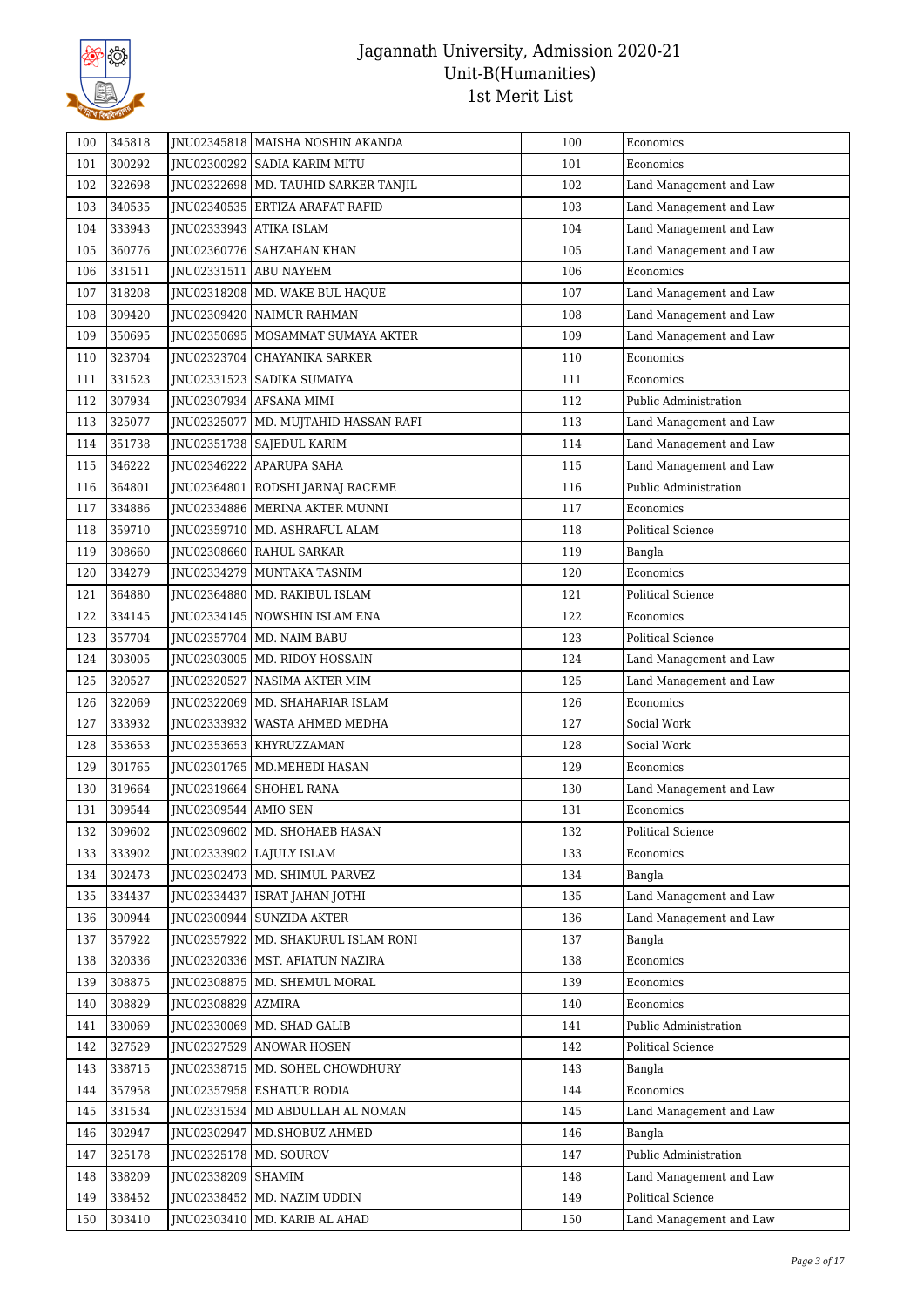

| 151        | 350866 |                         | JNU02350866   BIJOYA MOJUMDER                                                  | 151 | Land Management and Law                  |
|------------|--------|-------------------------|--------------------------------------------------------------------------------|-----|------------------------------------------|
| 152        | 341979 |                         | JNU02341979 AYMAN AKTER EMU                                                    | 152 | Public Administration                    |
| 153        | 303741 | JNU02303741   SOHAG ALI |                                                                                | 153 | History                                  |
| 154        | 336059 |                         | JNU02336059   MAHMUD HASAN                                                     | 154 | Economics                                |
| 155        | 355982 |                         | JNU02355982 ROZA ROWNOK                                                        | 155 | <b>Political Science</b>                 |
| 156        | 334097 |                         | JNU02334097 MOURI HAQUE DOLA                                                   | 156 | Bangla                                   |
| 157        | 337589 |                         | JNU02337589   KHALID MAHMUD                                                    | 157 | Economics                                |
| 158        | 347679 |                         | JNU02347679 MD. SADEKUR RAHMAN                                                 | 158 | Economics                                |
| 159        | 303127 |                         | JNU02303127   MD. ABDULLAH                                                     | 159 | Economics                                |
| 160        | 315562 |                         | JNU02315562   MD. NAHID HASAN                                                  | 160 | Land Management and Law                  |
| 161        | 347508 |                         | JNU02347508   MD. ARIFUL ISLAM                                                 | 161 | Land Management and Law                  |
| 162        | 331348 |                         | JNU02331348   MD. AL-AMIN                                                      | 162 | Economics                                |
| 163        | 331480 |                         | JNU02331480   HAMEEM SHARMIN                                                   | 163 | Economics                                |
| 164        | 359722 |                         | JNU02359722   MD. SAKIBUL ALAM SIMANTO                                         | 164 | Political Science                        |
| 165        | 346118 |                         | JNU02346118   MARJIA JINAT                                                     | 165 | Land Management and Law                  |
| 166        | 308406 | JNU02308406   SM REDWAN |                                                                                | 166 | Land Management and Law                  |
| 167        | 315165 |                         | JNU02315165   MD. A.K.FAZLE RABBY                                              | 167 | Political Science                        |
| 168        | 352774 |                         | JNU02352774 TOHURA ANJUM                                                       | 168 | Sociology                                |
| 169        | 302994 |                         | JNU02302994   MD BARKOTTULLA                                                   | 169 | Economics                                |
| 170        | 318949 |                         | JNU02318949   MD. HARUN-OR-RASHID                                              | 170 | Mass Communication and Journalism        |
| 171        | 352118 |                         | JNU02352118 ASIFUL ISLAM                                                       | 171 | Economics                                |
| 172        | 325912 |                         | JNU02325912   FARHANA JESMINE                                                  | 172 | Economics                                |
| 173        | 331332 |                         | JNU02331332   KH.SADIA SULTANA                                                 | 173 | Economics                                |
| 174        | 334059 |                         | JNU02334059 AYESHA SEDDIKA                                                     | 174 | Political Science                        |
| 175        | 324819 |                         |                                                                                | 175 | Economics                                |
|            | 351132 |                         | JNU02324819 JAKARIA RAHMAN<br>JNU02351132   MOHAMMAD KAIKOBAD CHOWDHURY ISTUFA | 176 | Economics                                |
| 176<br>177 | 348428 |                         | JNU02348428   K. M. AZAD BIN TUSER                                             | 177 | <b>Political Science</b>                 |
| 178        | 306946 |                         | JNU02306946   MD. SUHEL MIA                                                    | 178 |                                          |
| 179        | 302803 |                         |                                                                                | 179 | Bangla<br>Public Administration          |
|            |        |                         | JNU02302803   MD. ASIF IKBAL                                                   |     |                                          |
| 180        | 342016 |                         | JNU02342016   MST. FARJANA AKTER SUMI                                          | 180 | Bangla                                   |
| 181        | 321525 |                         | JNU02321525   MD. TAUHID ISLAM                                                 | 181 | Political Science                        |
| 182        | 301780 |                         | INU02301780   MST. RUMA KHATUN                                                 | 182 | Sociology                                |
| 183        | 334007 |                         | JNU02334007 FARIA AFZAL EVA                                                    | 183 | Mass Communication and Journalism        |
| 184        | 336850 | JNU02336850             | <b>SOHAG MIAH</b>                                                              | 184 | Political Science                        |
| 185        | 337755 |                         | JNU02337755 NISHAD HASAN                                                       | 185 | <b>Political Science</b>                 |
| 186        | 314594 |                         | JNU02314594   MD. NAHID ALL HASAN ANIK                                         | 186 | Political Science                        |
| 187        | 331598 |                         | JNU02331598 SHAKIB AL HASAN                                                    | 187 | Bangla                                   |
| 188        | 300402 |                         | JNU02300402 FATIMA KHATUN                                                      | 188 | Bangla                                   |
| 189        | 314746 | INU02314746             | MST. IMON AFROSE IMU                                                           | 189 | Political Science                        |
| 190        | 342955 | JNU02342955             | <b>RIMI SULTANA</b>                                                            | 190 | Mass Communication and Journalism        |
| 191        | 360567 |                         | JNU02360567   MD. LEON SARKAR                                                  | 191 | Sociology                                |
| 192        | 313933 |                         | INU02313933   MAHIMUNA AKTER MOONMOON                                          | 192 | <b>Political Science</b>                 |
| 193        | 341673 |                         | JNU02341673 AFROZA AKTHER                                                      | 193 | Institute of Education and Research(IER) |
| 194        | 310837 | JNU02310837             | NANDITA BISWAS                                                                 | 194 | Public Administration                    |
| 195        | 362401 | JNU02362401             | MD. SHAKIL                                                                     | 195 | Political Science                        |
| 196        | 307686 | JNU02307686             | <b>MASUMA AKTER RANI</b>                                                       | 196 | Bangla                                   |
| 197        | 328376 |                         | JNU02328376   MD. MAHMUD HASAN                                                 | 197 | Social Work                              |
| 198        | 338654 |                         | JNU02338654   ABDUL AHAD                                                       | 198 | Public Administration                    |
| 199        | 331044 |                         | JNU02331044   MST. SABRINA MAMATAZ                                             | 199 | Public Administration                    |
| 200        | 345481 |                         | JNU02345481   MD. RANJU MIA                                                    | 200 | Political Science                        |
| 201        | 357762 |                         | JNU02357762 HABIB MOHAMAD FARUK AZAM                                           | 201 | Public Administration                    |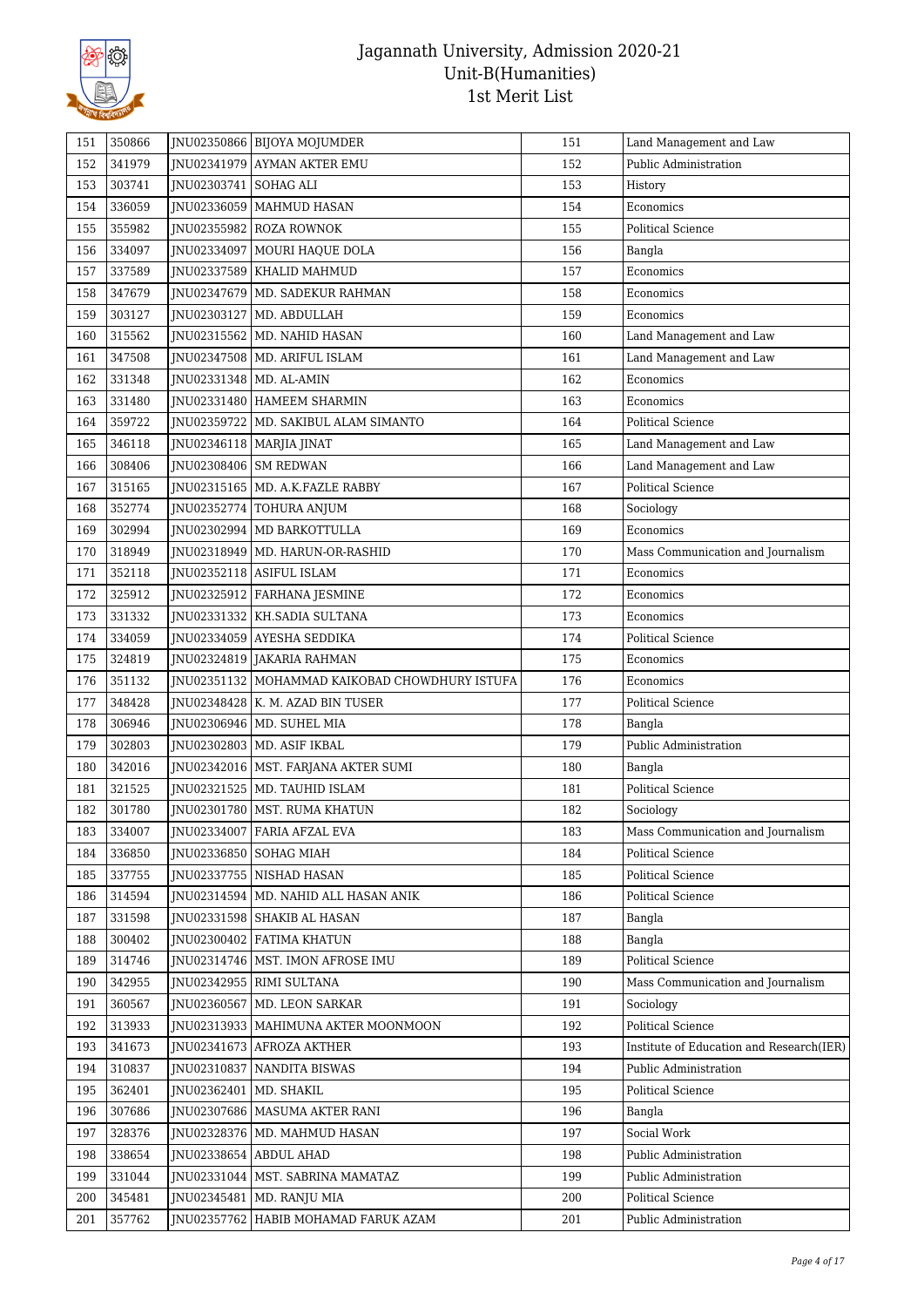

| 202 | 343337 |                          | JNU02343337 SHAH PORAN RAJU                 | 202 | Mass Communication and Journalism        |
|-----|--------|--------------------------|---------------------------------------------|-----|------------------------------------------|
| 203 | 342209 |                          | JNU02342209   SUMAIYA ANWAR                 | 203 | Institute of Education and Research(IER) |
| 204 | 361044 |                          | JNU02361044   MD. PORAN MONDOL              | 204 | Political Science                        |
| 205 | 325878 |                          | JNU02325878 SUMONA MAHMUD                   | 205 | Public Administration                    |
| 206 | 350893 |                          | JNU02350893   MD. TAFHIMUR RAHMAN KHAN      | 206 | Public Administration                    |
| 207 | 300205 |                          | JNU02300205 ASMA KHATUN                     | 207 | Public Administration                    |
| 208 | 334026 |                          | JNU02334026   FARIDA SULTANA PREITY         | 208 | Public Administration                    |
| 209 | 337657 | JNU02337657 MD.SHUVO     |                                             | 209 | Public Administration                    |
| 210 | 317588 |                          | JNU02317588   MD. JAHID HOSEN               | 210 | <b>Political Science</b>                 |
| 211 | 323961 |                          | JNU02323961   ESRAT JAHAN ESA               | 211 | Public Administration                    |
| 212 | 308564 |                          | JNU02308564 RAHIMA KHATUN                   | 212 | Public Administration                    |
| 213 | 307710 |                          | JNU02307710 RUBEL AHMED                     | 213 | Political Science                        |
| 214 | 315201 |                          | JNU02315201   MOST. FAHIMA AKTER FENSI      | 214 | Islamic History and Culture              |
| 215 | 312119 |                          | JNU02312119 RAIHAN KOBIR                    | 215 | Political Science                        |
| 216 | 346339 |                          | JNU02346339 RUMA AKTER SATHI                | 216 | Bangla                                   |
| 217 | 337826 |                          | JNU02337826   SAMY SADMAN SAKIB             | 217 | Public Administration                    |
| 218 | 320467 |                          | INU02320467 MOST. AYSHA SIDDIKA             | 218 | <b>Political Science</b>                 |
| 219 | 314809 |                          | JNU02314809 ALIHIS SAWN                     | 219 | Public Administration                    |
| 220 | 361716 | JNU02361716   MARIOM     |                                             | 220 | Public Administration                    |
| 221 | 314701 |                          | JNU02314701 JAKIA FARZANA RIVA              | 221 | <b>Political Science</b>                 |
| 222 | 327823 |                          | JNU02327823 MD. FORHAD HOSSAIN              | 222 | Mass Communication and Journalism        |
| 223 | 343829 |                          | JNU02343829 BIDDUT SARKER                   | 223 | Public Administration                    |
| 224 | 338516 | JNU02338516   MD. SAJAL  |                                             | 224 | Public Administration                    |
| 225 | 340219 |                          | JNU02340219   MD. IBRAHIM                   | 225 | Political Science                        |
| 226 | 350687 |                          | JNU02350687 NARIN NAWAL                     | 226 | Mass Communication and Journalism        |
| 227 | 324482 |                          | JNU02324482   MD HABIBULLAH MUJAHID         | 227 | <b>Political Science</b>                 |
| 228 | 341811 | JNU02341811   SAYMA YEAN |                                             | 228 | Mass Communication and Journalism        |
| 229 | 324779 |                          | JNU02324779 SADDAM HOSSAIN                  | 229 | Political Science                        |
| 230 | 334644 |                          | JNU02334644   MOS.KHADIZA ISLAM MIM         | 230 | Bangla                                   |
| 231 | 309059 |                          | JNU02309059   IBRAHIM KHALIL                | 231 | Public Administration                    |
| 232 | 352688 |                          | JNU02352688   RUMANA JAMAL                  | 232 | <b>Political Science</b>                 |
| 233 | 333938 |                          | <b>INU02333938 SADIA AKTER</b>              | 233 | Mass Communication and Journalism        |
| 234 | 327253 |                          | JNU02327253   MD. HABIBUR RAHMAN            | 234 | Political Science                        |
| 235 | 334321 |                          | JNU02334321 SHETU AKTER                     | 235 | Political Science                        |
| 236 | 364791 |                          | JNU02364791 ASRAFUL ISLAM SHAKIB            | 236 | Public Administration                    |
| 237 | 342439 | JNU02342439 JUMA         |                                             | 237 | Public Administration                    |
| 238 | 365103 |                          | JNU02365103 MD. SABBIR HOSSEN               | 238 | Public Administration                    |
| 239 | 358181 |                          | JNU02358181   MOST. SAMSHAD BINTA SHAHZAHAN | 239 | Public Administration                    |
| 240 | 315492 |                          | JNU02315492   MD. MASUM ALI                 | 240 | Political Science                        |
| 241 | 331237 | JNU02331237              | <b>LISA IMRAN</b>                           | 241 | Bangla                                   |
| 242 | 336168 |                          | INU02336168   MD. BURHAN UDDIN              | 242 | <b>Political Science</b>                 |
| 243 | 333002 |                          | INU02333002 MOHAMMED NAZIM UDDIN            | 243 | Institute of Education and Research(IER) |
| 244 | 346330 |                          | JNU02346330   MST. MONNI AKTER              | 244 | Political Science                        |
| 245 | 324476 |                          | JNU02324476   MD. TABARAK MIAH              | 245 | Public Administration                    |
| 246 | 360724 |                          | JNU02360724   MD. MURAD HOSAIN              | 246 | Public Administration                    |
| 247 | 313418 |                          | JNU02313418   MST. SUMYA AKTER              | 247 | History                                  |
| 248 | 314625 |                          | JNU02314625 MURAD HOSSEN                    | 248 | Public Administration                    |
| 249 | 336597 |                          | JNU02336597   MAHBUB ELAHI                  | 249 | Mass Communication and Journalism        |
| 250 | 313274 |                          | JNU02313274   MD. NAZMUL HASAN              | 250 | Political Science                        |
| 251 | 316386 |                          | JNU02316386   MD. HELAL UDDIN               | 251 | Bangla                                   |
| 252 | 307191 | JNU02307191 JEBON MIA    |                                             | 252 | Bangla                                   |
|     |        |                          |                                             |     |                                          |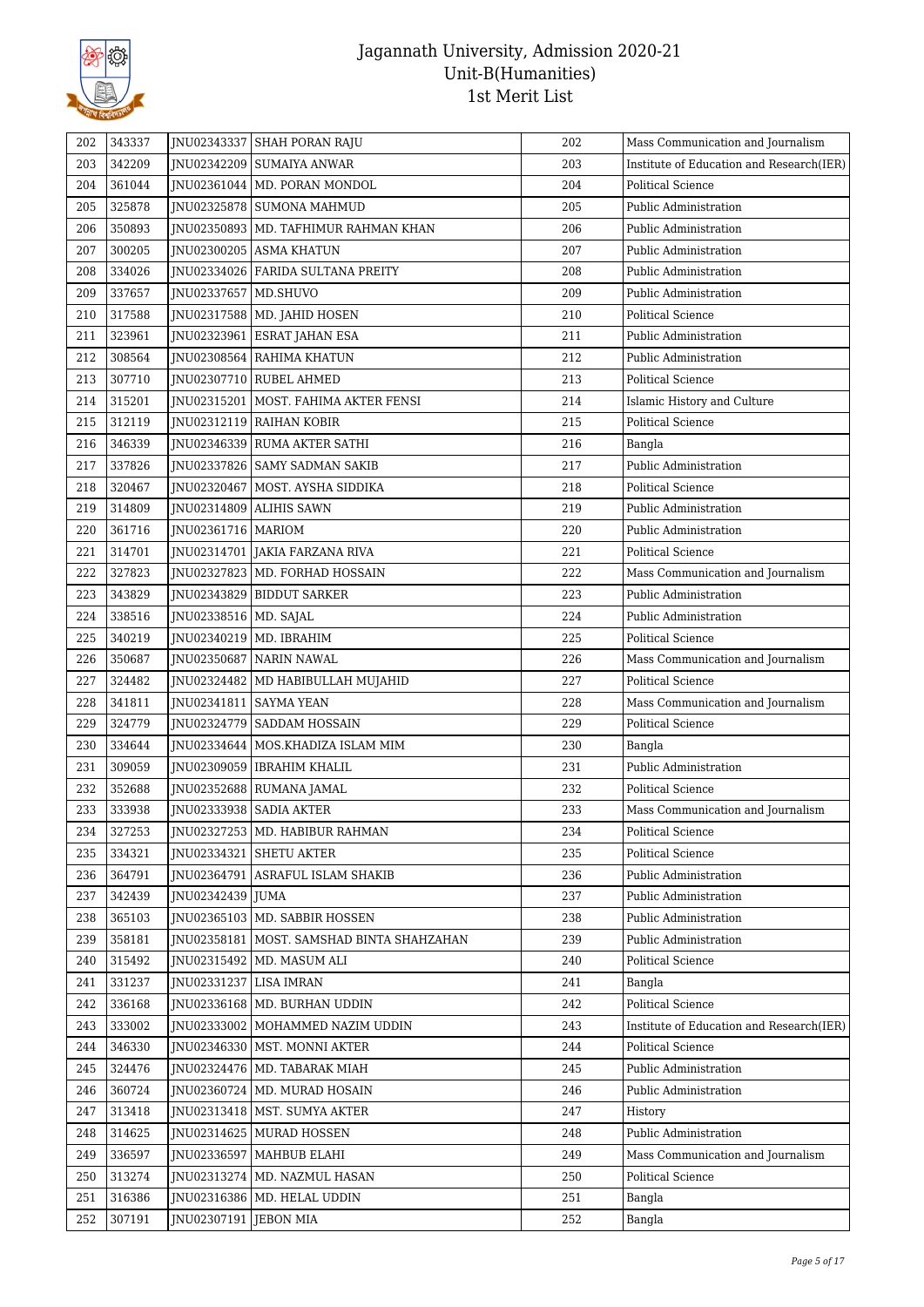

| 253 | 343185 | JNU02343185   MD SAJIB    |                                              | 253 | Public Administration                    |
|-----|--------|---------------------------|----------------------------------------------|-----|------------------------------------------|
| 254 | 347622 |                           | JNU02347622   MD. SAKIB HOSAN                | 254 | <b>Political Science</b>                 |
| 255 | 309913 |                           | JNU02309913   MD. ABU TAHER                  | 255 | Public Administration                    |
| 256 | 317577 |                           | JNU02317577 FERDUS ALOM                      | 256 | Political Science                        |
|     | 311733 |                           |                                              | 257 |                                          |
| 257 |        |                           | JNU02311733 SADIYAH PARVEEN PATWARY          |     | Public Administration                    |
| 258 | 363067 |                           | JNU02363067   MD. MEHEDI HASAN               | 258 | Public Administration                    |
| 259 | 338776 |                           | JNU02338776   MAHOFUJ HOSSAIN                | 259 | Bangla                                   |
| 260 | 347762 |                           | JNU02347762   MD. SOLAIMAN RAFE              | 260 | Public Administration                    |
| 261 | 352279 |                           | JNU02352279   MD. MAFIJUL ALAM               | 261 | Public Administration                    |
| 262 | 366469 |                           | JNU02366469 TANHA SABHANAZ SARA              | 262 | Political Science                        |
| 263 | 334300 |                           | JNU02334300 TAMIM AKHTER                     | 263 | Public Administration                    |
| 264 | 324657 |                           | JNU02324657   MOSTAFA HAIDER RAFID           | 264 | <b>Political Science</b>                 |
| 265 | 363797 |                           | JNU02363797 SHAMORI RAHMAN SHUCHI            | 265 | Mass Communication and Journalism        |
| 266 | 361528 |                           | JNU02361528 SHARIFA AHMED TONNE              | 266 | <b>Political Science</b>                 |
| 267 | 345710 |                           | JNU02345710 NILUFER AMIN                     | 267 | Institute of Education and Research(IER) |
| 268 | 353023 |                           | JNU02353023 JANNATUL FERDOUS                 | 268 | Sociology                                |
| 269 | 356009 |                           | INU02356009   JARIN TASNIM                   | 269 | Sociology                                |
| 270 | 333955 | JNU02333955 AKHI AKTER    |                                              | 270 | Public Administration                    |
| 271 | 361470 |                           | JNU02361470 MD. RASEL MIA                    | 271 | Sociology                                |
| 272 | 312216 |                           | JNU02312216   MD. SAIFUL ISLAM               | 272 | Bangla                                   |
| 273 | 335422 |                           | JNU02335422   SUMAIYA PARVIN                 | 273 | <b>Political Science</b>                 |
| 274 | 362446 | JNU02362446 TAMIM         |                                              | 274 | Public Administration                    |
| 275 | 304708 |                           | JNU02304708 UMMAY HABIBA LIZA                | 275 | Public Administration                    |
| 276 | 342897 | JNU02342897 ASHA AKTER    |                                              | 276 | Political Science                        |
| 277 | 360950 |                           | JNU02360950   MD. SUMON BABU                 | 277 | Political Science                        |
| 278 | 310338 |                           | JNU02310338 TAUHID HASSAN                    | 278 | Institute of Education and Research(IER) |
| 279 | 352737 |                           | JNU02352737 TAYAMMUM ISLAM PAYEL             | 279 | Sociology                                |
| 280 | 324787 |                           | JNU02324787   MD. AMDAD HOQUE                | 280 | Bangla                                   |
| 281 | 300014 |                           | JNU02300014   SANTA ISLAM NUR                | 281 | <b>Political Science</b>                 |
| 282 | 300008 |                           | JNU02300008 ASIYA AKTER LIMA                 | 282 | <b>Political Science</b>                 |
| 283 | 306017 |                           | JNU02306017 NADIA AKTHER RITU                | 283 | Political Science                        |
| 284 | 302640 | JNU02302640 RAJU AHMED    |                                              | 284 | Sociology                                |
| 285 | 366480 |                           | <b>INU02366480   JANNATUL FERDOUS DRISTI</b> | 285 | Bangla                                   |
| 286 | 332027 | JNU02332027   IBNUL YASIN |                                              | 286 | Sociology                                |
| 287 | 300585 |                           | JNU02300585   MST. AEYSHA SIDDIQA            | 287 | Bangla                                   |
| 288 | 324051 | JNU02324051               | <b>BARNA AKTER</b>                           | 288 | Bangla                                   |
| 289 | 353058 |                           | JNU02353058   MOHSINA AFROZ                  | 289 | Social Work                              |
| 290 | 332797 | JNU02332797               | ABDULLAH AL ZUBIAR                           | 290 | Sociology                                |
| 291 | 306175 | JNU02306175               | <b>SAIMA TANJINA</b>                         | 291 | Mass Communication and Journalism        |
| 292 | 361409 |                           | JNU02361409   MD. TORIKUL ISLAM              | 292 | Bangla                                   |
| 293 | 303292 |                           | JNU02303292   MD. TABRIMUL ISLAM             | 293 | Bangla                                   |
| 294 | 311027 |                           | JNU02311027   MORIOM ISLAM TINNI             | 294 | Bangla                                   |
| 295 | 302554 |                           | JNU02302554 BASARUZZAMAN DIPU                | 295 | Sociology                                |
| 296 | 336579 | JNU02336579               | MD HABIBUR RAHMAN                            | 296 | Institute of Education and Research(IER) |
| 297 | 347270 | JNU02347270               | <b>SOHEL RANA</b>                            | 297 | Bangla                                   |
| 298 | 362188 | JNU02362188               | ABDUR RAHAMAN MOLLA                          | 298 | Sociology                                |
| 299 | 332206 |                           | JNU02332206 SUBARNA AKTER                    | 299 | Mass Communication and Journalism        |
| 300 | 334303 |                           | JNU02334303 OMMAY HABIBA                     | 300 | Bangla                                   |
| 301 | 326126 |                           | JNU02326126   MOST. MARUFA KHATUN            | 301 | Sociology                                |
| 302 | 341486 |                           | JNU02341486   SAYED MD. SHAKIB               | 302 | Institute of Education and Research(IER) |
|     |        |                           |                                              |     |                                          |
| 303 | 342764 | JNU02342764               | <b>OMAR FARUK</b>                            | 303 | Mass Communication and Journalism        |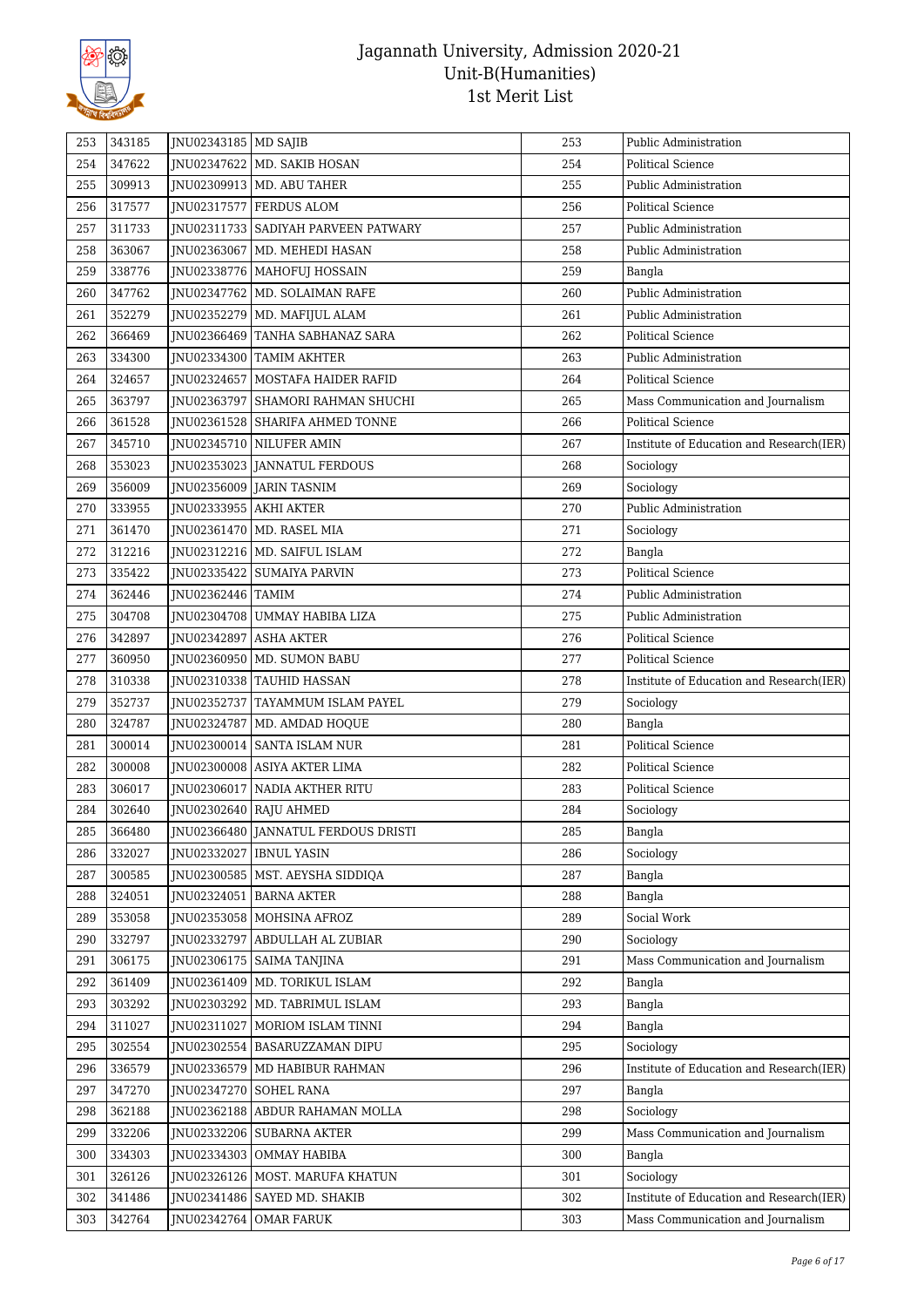

| 304 | 314432           |                          | JNU02314432   MOST. KAMRUN NAHAR         | 304 | Institute of Education and Research(IER)       |
|-----|------------------|--------------------------|------------------------------------------|-----|------------------------------------------------|
| 305 | 358126           |                          | JNU02358126   MST. NISHAT TASMIN NISHE   | 305 | Bangla                                         |
| 306 | 303067           |                          | INU02303067   MD.PERVES HOSSEIN          | 306 | Bangla                                         |
| 307 | 341799           | JNU02341799              | SHOHANA KANON ANONNA                     | 307 | Mass Communication and Journalism              |
| 308 | 314752           | JNU02314752              | <b>SHAHED SIDDIQUE</b>                   | 308 | Social Work                                    |
| 309 | 306572           |                          | JNU02306572 NOOR MUHAMMOD                | 309 | Bangla                                         |
| 310 | 324253           |                          | JNU02324253 AFSANA TASNIM POPY           | 310 | Mass Communication and Journalism              |
| 311 | 347152           |                          | JNU02347152 NAZMUS SAKIB                 | 311 | Mass Communication and Journalism              |
| 312 | 342322           |                          | JNU02342322   TAIMONNAHAR TISHA          | 312 | Bangla                                         |
| 313 | 335647           | JNU02335647              | <b>MEHEDI HASAN</b>                      | 313 | Sociology                                      |
| 314 | 302379           | JNU02302379              | MD. ALIF HASAN                           | 314 | Sociology                                      |
| 315 | 308720           |                          | JNU02308720 SADIA SULTANA                | 315 | <b>Islamic Studies</b>                         |
| 316 | 358089           |                          | JNU02358089   TANUSHREE MUKHERJEE        | 316 | Philosophy                                     |
| 317 | 362160           | JNU02362160              | <b>RAMIZ MOLLA</b>                       | 317 | Bangla                                         |
| 318 | 343156           | JNU02343156   MD. AHAD   |                                          | 318 | Mass Communication and Journalism              |
| 319 | 336648           |                          | JNU02336648   MUNZILA AKTER              | 319 | Bangla                                         |
| 320 | 354737           | JNU02354737              | MD. NAYAN MOLLA                          | 320 | Sociology                                      |
| 321 | 354136           |                          | JNU02354136 ABDULLAH AL JUBAIR           | 321 | Sociology                                      |
| 322 | 366962           |                          | JNU02366962   RAKIBUL HASAN              | 322 | Bangla                                         |
| 323 | 315076           |                          | JNU02315076   MD. RASEL BABU             | 323 | Bangla                                         |
| 324 | 348059           |                          | JNU02348059 SOJIB HASAN                  | 324 | Mass Communication and Journalism              |
| 325 | 313172           |                          | JNU02313172   MD. SOHAG MIA              | 325 | Sociology                                      |
| 326 | 342906           | JNU02342906              | MD. MAHMUDUL ISLAM                       | 326 | Sociology                                      |
| 327 | 336540           | JNU02336540              | <b>SABRIN SULTANA</b>                    | 327 | Sociology                                      |
| 328 |                  |                          |                                          | 328 |                                                |
| 329 | 366556<br>330320 | JNU02366556   ASHA MONI  |                                          | 329 | Sociology<br>Mass Communication and Journalism |
| 330 | 357930           | JNU02330320   FORHAD ALI | JNU02357930 ROUJATUN NUR BORNA           | 330 | Mass Communication and Journalism              |
| 331 | 353456           |                          |                                          | 331 | Institute of Education and Research(IER)       |
|     |                  |                          | JNU02353456   NARESH CHANDRO KUNDU       | 332 |                                                |
| 332 | 321226           |                          | JNU02321226   MD. NAYEM HOSSAIN          | 333 | Bangla                                         |
| 333 | 317950           |                          | JNU02317950 B. M. MAHMUD AL FAHAD HRIDOY |     | Mass Communication and Journalism              |
| 334 | 313735           |                          | JNU02313735   MST. MASUMA AKTER          | 334 | Sociology                                      |
| 335 | 334789           |                          | INU02334789   MAHFUZA AKTER MUKTI        | 335 | Sociology                                      |
| 336 | 300364           |                          | INU02300364   MST. SHARMIN AKTAR         | 336 | Bangla                                         |
| 337 | 343162           |                          | JNU02343162 MD. EKRAM HOSSAIN            | 337 | Mass Communication and Journalism              |
| 338 | 318819           |                          | JNU02318819   MD. SHAHIN MIA             | 338 | Sociology                                      |
| 339 | 320472           | JNU02320472              | <b>MARIUM KHATUN</b>                     | 339 | Sociology                                      |
| 340 | 338691           | INU02338691              | <b>SANJIDUR RAHMAN</b>                   | 340 | Bangla                                         |
| 341 | 346237           | JNU02346237              | <b>SAMIA AKTHER</b>                      | 341 | Sociology                                      |
| 342 | 337927           | JNU02337927              | MD. MYNUDDIN HOSSAN                      | 342 | Mass Communication and Journalism              |
| 343 | 334928           | JNU02334928              | NAJMA KHANAM                             | 343 | Social Work                                    |
| 344 | 345066           |                          | JNU02345066   MD. RAKIBUL HASAN          | 344 | Bangla                                         |
| 345 | 325018           |                          | JNU02325018   MOHAMMAD MINHAJUL ISLAM    | 345 | Mass Communication and Journalism              |
| 346 | 313324           |                          | JNU02313324 MOST. WAKIMU SIDDIKA         | 346 | Institute of Education and Research(IER)       |
| 347 | 308623           |                          | JNU02308623   B. M. MAHMUDUL HASAN MILON | 347 | Sociology                                      |
| 348 | 336312           | JNU02336312              | MD. MEHEDI HASAN                         | 348 | Sociology                                      |
| 349 | 366433           |                          | JNU02366433   TAUHIDA OMAR               | 349 | Sociology                                      |
| 350 | 345927           | JNU02345927              | PUJA RANI SAHA                           | 350 | Mass Communication and Journalism              |
| 351 | 312133           |                          | JNU02312133 ANAS MOLLAH                  | 351 | History                                        |
| 352 | 300849           | JNU02300849              | MST. SHEULY KHATUN                       | 352 | Bangla                                         |
| 353 | 338992           | JNU02338992              | S. M. MOHIUDDIN TAJBIR                   | 353 | Institute of Education and Research(IER)       |
| 354 | 344886           | JNU02344886              | <b>NAZIM UDDIN</b>                       | 354 | Bangla                                         |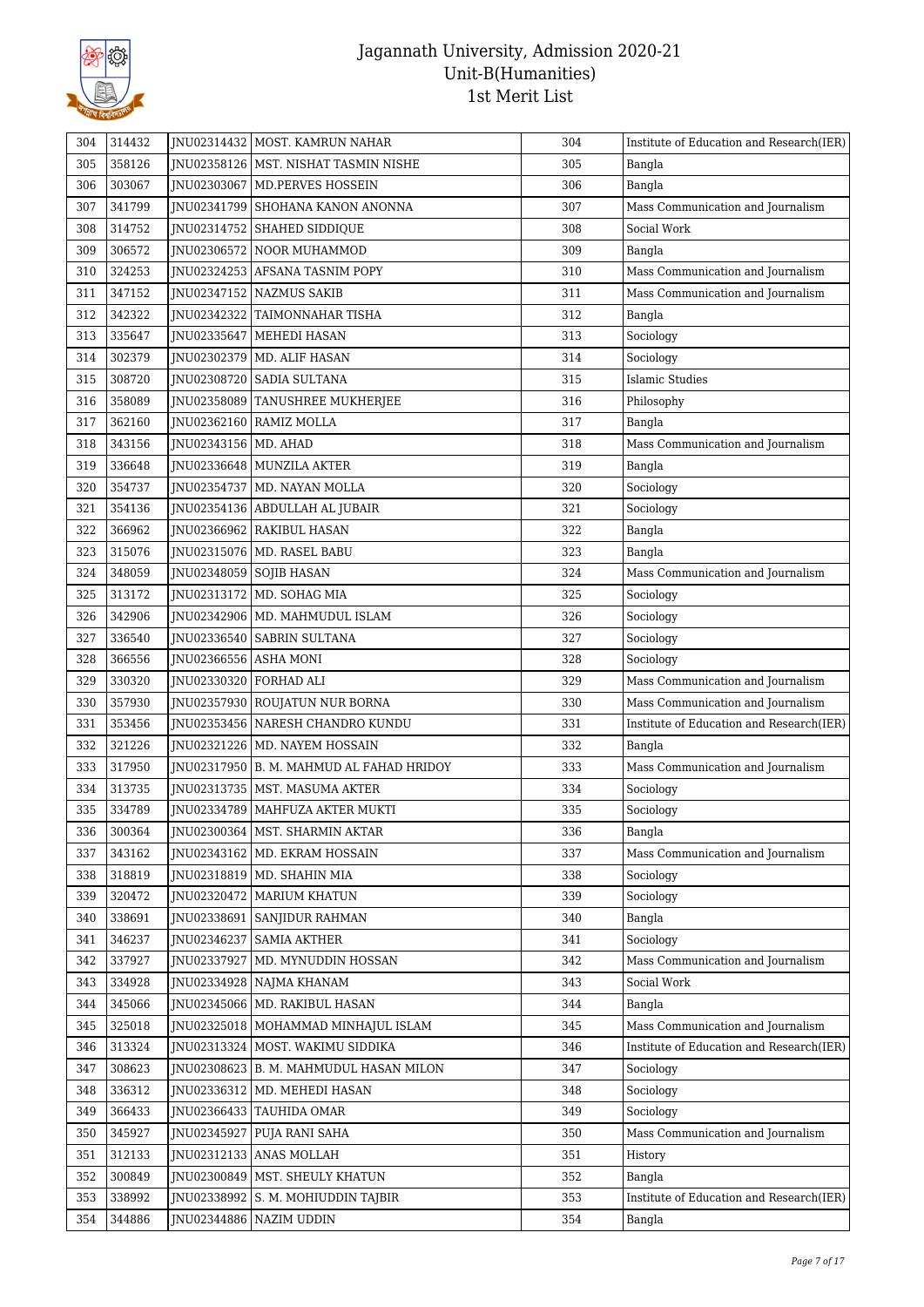

| 355 | 300692 |                          | JNU02300692   MST. TANIA AKTER         | 355 | Mass Communication and Journalism        |
|-----|--------|--------------------------|----------------------------------------|-----|------------------------------------------|
| 356 | 334191 |                          | JNU02334191 FARZANA RAHMAN             | 356 | Anthropology                             |
| 357 | 331083 |                          | JNU02331083 AMENA PARVIN               | 357 | Islamic History and Culture              |
| 358 | 364929 |                          | JNU02364929   MD. SHAH SUFI WACHI MIAH | 358 | Mass Communication and Journalism        |
| 359 | 357803 |                          | JNU02357803   MD. SHAKIBUL HASAN SUBHA | 359 | Sociology                                |
| 360 | 315206 |                          | JNU02315206 SADMAN HASAN MUKTO         | 360 | Sociology                                |
| 361 | 324919 | JNU02324919              | SHOFIKUL ISLAM                         | 361 | Sociology                                |
| 362 | 313931 | JNU02313931              | <b>ZENNATUN NAHAR</b>                  | 362 | Sociology                                |
| 363 | 303362 |                          | JNU02303362   MEHEDI HASAN             | 363 | Bangla                                   |
| 364 | 306557 | JNU02306557              | <b>BAPPI RANI DAS</b>                  | 364 | Bangla                                   |
| 365 | 300761 | JNU02300761              | <b>MINA KHATUN</b>                     | 365 | Sociology                                |
| 366 | 305774 |                          | JNU02305774   SANZIDUR RAHMAN          | 366 | Islamic History and Culture              |
| 367 | 361442 |                          | JNU02361442   MD. ABDULLAH ALL MASUD   | 367 | Sociology                                |
| 368 | 365597 | JNU02365597              | MD. SHAMEEM HASAN                      | 368 | Islamic History and Culture              |
| 369 | 339877 | JNU02339877              | MD. ARAFAT                             | 369 | Mass Communication and Journalism        |
| 370 | 337503 | JNU02337503   MD. SAKILE |                                        | 370 | Mass Communication and Journalism        |
| 371 | 326660 |                          | JNU02326660 PRIYA MONDOL               | 371 | Sociology                                |
| 372 | 345713 |                          | JNU02345713 JANNATUL NUR               | 372 | Sociology                                |
| 373 | 333911 |                          | JNU02333911 AMENA AKTHER MOU           | 373 | Social Work                              |
| 374 | 324667 |                          | JNU02324667 RAYHAN CHOWDHURY           | 374 | Sociology                                |
| 375 | 358757 |                          | JNU02358757   MST. ALPONA KHATUN       | 375 | Institute of Education and Research(IER) |
| 376 | 323992 |                          | JNU02323992 SANZIDA NAHAR BITHI        | 376 | Institute of Education and Research(IER) |
| 377 | 301868 |                          | JNU02301868 SHAKIBUR RAHMAN SHOUROV    | 377 | Sociology                                |
| 378 | 306669 | JNU02306669              | <b>SOJIB ROY</b>                       | 378 | History                                  |
| 379 | 343553 |                          | JNU02343553 NAJMUS SAHADAT             | 379 | Mass Communication and Journalism        |
| 380 | 326405 |                          | JNU02326405 JESMIN KHATUN              | 380 | Philosophy                               |
| 381 | 350718 |                          | JNU02350718   INARA HOQUE NILUFA       | 381 | Mass Communication and Journalism        |
| 382 | 352263 |                          | JNU02352263 SHAHIDUL ISLAM             | 382 | Bangla                                   |
| 383 | 307174 |                          | JNU02307174   MD. ISFAK ALI            | 383 | Institute of Education and Research(IER) |
| 384 | 303626 |                          | JNU02303626 NAIMUR HASSAN              | 384 | Bangla                                   |
| 385 | 322469 |                          | JNU02322469   MD. SAGOR ISLAM          | 385 | Sociology                                |
| 386 | 365379 | JNU02365379              | MD. MAYNUL ISLAM                       | 386 | Sociology                                |
| 387 | 303312 |                          | JNU02303312   PROJUKTI VASKOR          | 387 | Mass Communication and Journalism        |
| 388 | 348923 |                          | JNU02348923 AKASH AHAMED               | 388 | Bangla                                   |
| 389 | 357952 |                          | INU02357952 JARIN TASNIM               | 389 | Sociology                                |
| 390 | 348146 | INU02348146 SRIJON PAUL  |                                        | 390 | Social Work                              |
| 391 | 338467 | JNU02338467              | MD. RIFAT HOSSEN                       | 391 | Mass Communication and Journalism        |
| 392 | 366935 |                          | JNU02366935   MD. AMINUR RAHMAN        | 392 | Sociology                                |
| 393 | 331583 |                          | JNU02331583 ABDUL HASIM                | 393 | Sociology                                |
| 394 | 325214 | INU02325214              | MONIRUJJAMAN SAWON                     | 394 | Institute of Education and Research(IER) |
| 395 | 306555 |                          | JNU02306555 POLI RANI DAS              | 395 | Bangla                                   |
| 396 | 352053 |                          | JNU02352053 NABILA SORWAR              | 396 | Institute of Education and Research(IER) |
| 397 | 303484 |                          | JNU02303484   MD. HASAN ISLAM          | 397 | Mass Communication and Journalism        |
| 398 | 334214 |                          | JNU02334214 SEHELI NAZNIN HENA         | 398 | Institute of Education and Research(IER) |
| 399 | 325539 | JNU02325539              | KANCHAN MALA                           | 399 | Sociology                                |
| 400 | 332763 | JNU02332763              | MOHAMMAD RAKIBUL HASNAT                | 400 | Sociology                                |
| 401 | 354140 |                          | JNU02354140   MD. ABIDUR RAHMAN        | 401 | Mass Communication and Journalism        |
| 402 | 346390 | JNU02346390              | TANJIA SULTANA KEYA                    | 402 | Bangla                                   |
| 403 | 303333 |                          | JNU02303333 ABDULLAH AL MAMUN          | 403 | Bangla                                   |
| 404 | 300506 |                          | JNU02300506 SUMONA RAHMAN              | 404 | <b>Islamic Studies</b>                   |
| 405 | 343991 | JNU02343991              | MD. SAYED                              | 405 | Bangla                                   |
|     |        |                          |                                        |     |                                          |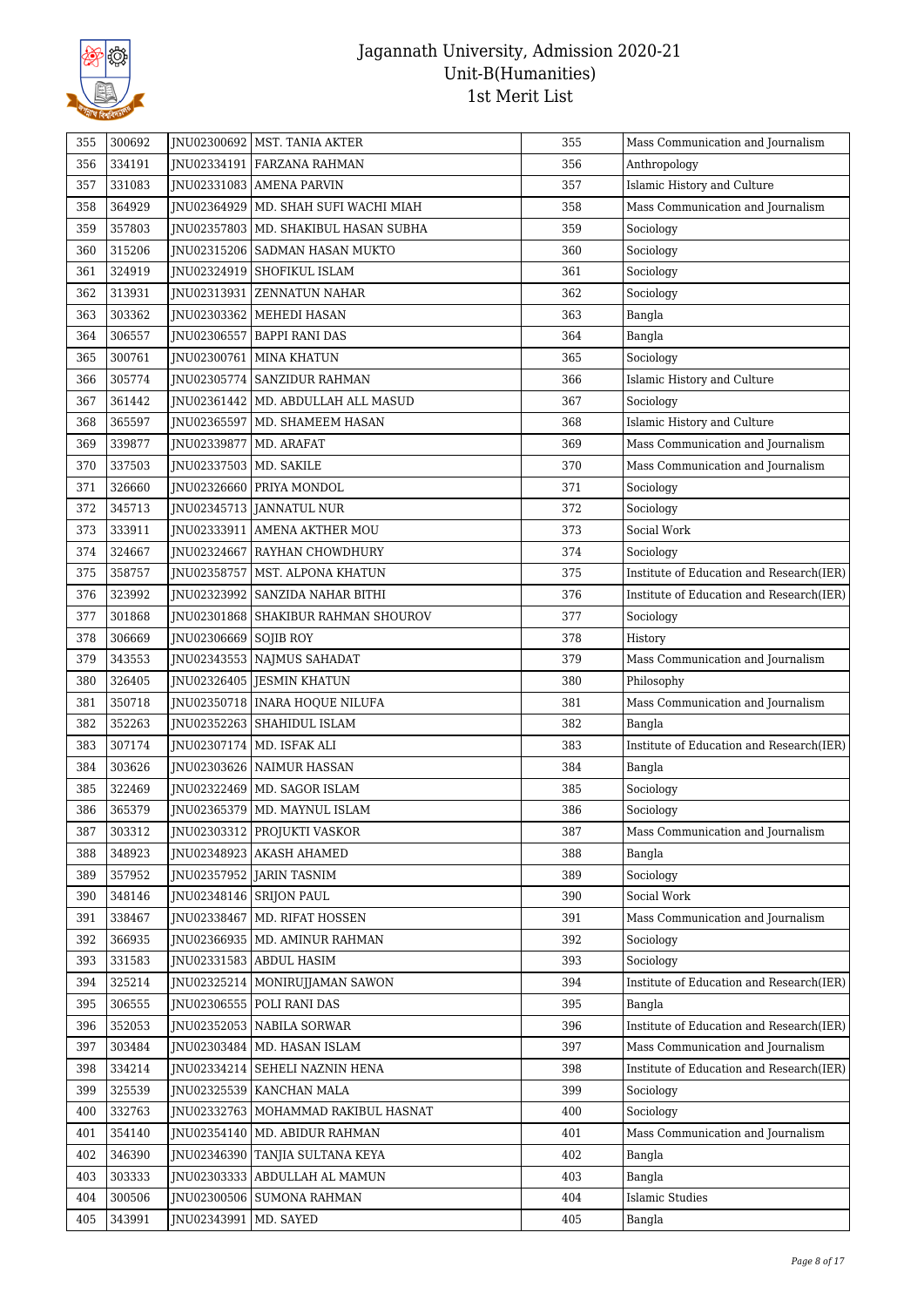

| 406 | 327478           |                              | JNU02327478 WAFA SARTAJ                                        | 406 | History                                  |
|-----|------------------|------------------------------|----------------------------------------------------------------|-----|------------------------------------------|
| 407 | 320366           |                              | JNU02320366 SHARMIN KHATUN                                     | 407 | Sociology                                |
| 408 | 302251           |                              | INU02302251   MD. SHAHARIER EMON                               | 408 | Bangla                                   |
| 409 | 300051           |                              | JNU02300051   FAUZIA FARIA                                     | 409 | Bangla                                   |
| 410 | 333944           |                              | JNU02333944 JANNATUL FERDOUS SUMAYA                            | 410 | Institute of Education and Research(IER) |
| 411 | 323781           |                              | JNU02323781 NAJMUN NAHAR AKHY                                  | 411 | Institute of Education and Research(IER) |
| 412 | 353695           |                              | JNU02353695   MD. ABU JAHID                                    | 412 | Sociology                                |
| 413 | 327683           |                              | JNU02327683 MD. BYAZED HASAN                                   | 413 | Bangla                                   |
| 414 | 365144           |                              | JNU02365144 SERABON ISLAM RAHAT                                | 414 | Bangla                                   |
| 415 | 354456           |                              | INU02354456 ASADULLAH AL GALIB                                 | 415 | Mass Communication and Journalism        |
| 416 | 303307           |                              | JNU02303307 SHANTO KUMAR                                       | 416 | Sociology                                |
| 417 | 341125           | JNU02341125 RIFAT MIA        |                                                                | 417 | Institute of Education and Research(IER) |
| 418 | 318537           |                              | JNU02318537 ANWAR HOSSAN                                       | 418 | Sociology                                |
| 419 | 321953           |                              | JNU02321953   MD. SOHEL RANA                                   | 419 | Bangla                                   |
| 420 | 362792           |                              | JNU02362792 MD. KAWSER HOSSAIN                                 | 420 | Sociology                                |
| 421 | 352987           |                              | JNU02352987 FARZANA KHATUN                                     | 421 | Sociology                                |
| 422 | 352857           |                              | JNU02352857   HABIBA SULTANA TULI                              | 422 | Sociology                                |
| 423 | 312335           |                              | JNU02312335   MD.SAIDUL ISLAM                                  | 423 | Mass Communication and Journalism        |
| 424 | 326517           |                              | JNU02326517   MST. JAKIA JANNAT                                | 424 | Bangla                                   |
| 425 | 348247           |                              | JNU02348247 KHAIRUL ISLAM                                      | 425 | Mass Communication and Journalism        |
| 426 | 334466           |                              | JNU02334466   ISHRAT JAHAN                                     | 426 | Bangla                                   |
| 427 | 353415           |                              | JNU02353415 JANNATUN NAHAR                                     | 427 | Bangla                                   |
| 428 | 314602           |                              | JNU02314602   MST. GULSHAN AKHTER                              | 428 | Sociology                                |
| 429 | 323242           |                              | JNU02323242   MD. ABIR AL HASAN NAFIS                          | 429 | Mass Communication and Journalism        |
| 430 | 333212           |                              | JNU02333212 ABU HASNAT FOZLE RABBI                             | 430 | Bangla                                   |
| 431 | 333882           |                              | JNU02333882   FAHMIDA HAQUE                                    | 431 | Sociology                                |
| 432 | 346291           |                              | JNU02346291 SAMIA ARIF CHUYA                                   | 432 | Mass Communication and Journalism        |
| 433 | 331002           | JNU02331002   ROKEYA         |                                                                | 433 | Social Work                              |
| 434 | 300358           |                              | JNU02300358 SANJIDA YESMIN                                     | 434 | Bangla                                   |
| 435 | 348037           |                              |                                                                | 435 | Mass Communication and Journalism        |
|     |                  |                              | JNU02348037   MD. MUFAZZAL HOSSEN<br>JNU02350360 MD. RIKUB MIA |     |                                          |
| 436 | 350360<br>362511 |                              |                                                                | 436 | Institute of Education and Research(IER) |
| 437 |                  |                              | JNU02362511   MD MEHEDI HASAN                                  | 437 | Sociology                                |
| 438 | 314556           |                              | JNU02314556   MD. HANIF HASAN                                  | 438 | Sociology                                |
| 439 | 319719           |                              | JNU02319719   MD. RAIHANUL ISLAM                               | 439 | Mass Communication and Journalism        |
| 440 | 351997           |                              | JNU02351997   NAIMA SULTHANA                                   | 440 | Sociology                                |
| 441 | 341168           | <b>INU02341168 RUBEL DAS</b> |                                                                | 441 | Sociology                                |
| 442 | 308415           |                              | JNU02308415   SUMAIYA SULTANA                                  | 442 | Institute of Education and Research(IER) |
| 443 | 316435           |                              | JNU02316435   MD. FOJLE RABBI                                  | 443 | Islamic History and Culture              |
| 444 | 361307           |                              | INU02361307   JOYDEB CHAKRABARTI                               | 444 | Sociology                                |
| 445 | 352764           |                              | JNU02352764 FARZANA YASMIN                                     | 445 | Institute of Education and Research(IER) |
| 446 | 318511           |                              | JNU02318511   TANVIR AHMED                                     | 446 | History                                  |
| 447 | 350022           | JNU02350022 EYA MUSA         |                                                                | 447 | History                                  |
| 448 | 318033           |                              | JNU02318033   MD. MUNTASIR SORKAR                              | 448 | Mass Communication and Journalism        |
| 449 | 309843           |                              | JNU02309843   MD. SHAHINUR RAHMAN                              | 449 | Social Work                              |
| 450 | 352132           | JNU02352132   MD. ARMAN      |                                                                | 450 | Islamic History and Culture              |
| 451 | 362804           |                              | JNU02362804 TANVIR SHEIK                                       | 451 | <b>Islamic Studies</b>                   |
| 452 | 343677           |                              | JNU02343677   MD. TAREQUL ISLAM                                | 452 | History                                  |
| 453 | 304293           |                              | JNU02304293   MD. ABDUL ALIM                                   | 453 | History                                  |
| 454 | 345698           |                              | JNU02345698   SHAFAIATUL JINNAT MIM                            | 454 | Social Work                              |
| 455 | 363828           |                              | JNU02363828   MARUFA AKTER                                     | 455 | Islamic History and Culture              |
| 456 | 326026           |                              | JNU02326026   MST. PAPIYA SULTANA                              | 456 | Mass Communication and Journalism        |
|     |                  |                              |                                                                |     |                                          |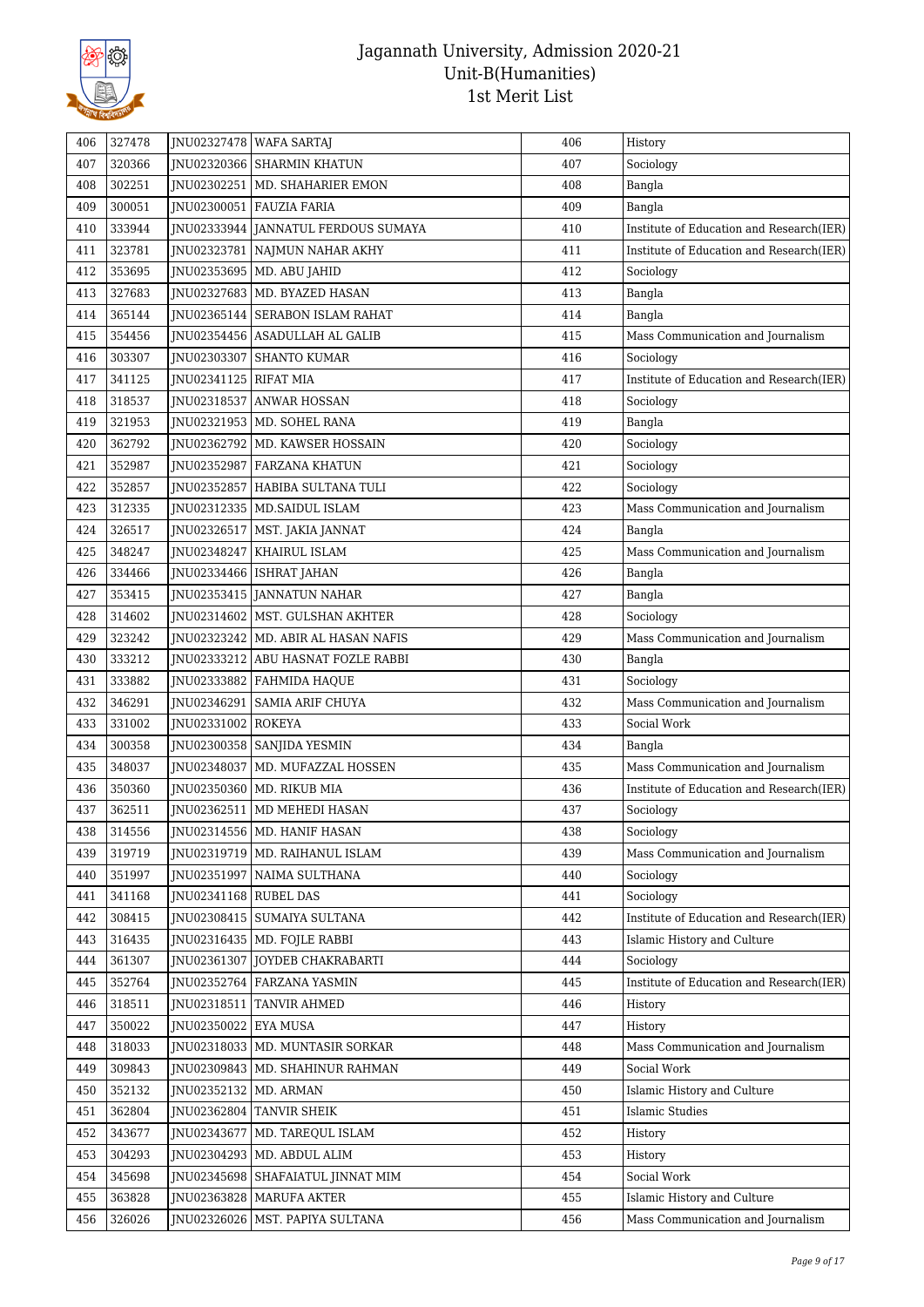

| 457 | 323743 |                          | JNU02323743 SABIKUN NAHAR OISHI         | 457 | Institute of Modern Language(IML)        |
|-----|--------|--------------------------|-----------------------------------------|-----|------------------------------------------|
| 458 | 356689 |                          | JNU02356689 SHAHIDA ALAM SARKER SEEMTHY | 458 | Social Work                              |
| 459 | 345804 |                          | INU02345804   SUMAIYA SULTANA PRITY     | 459 | History                                  |
| 460 | 358210 |                          | JNU02358210   MOST. UMMA TASNIM         | 460 | Institute of Education and Research(IER) |
| 461 | 335094 |                          | JNU02335094   KHADIZA AKTER             | 461 | History                                  |
| 462 | 306112 |                          | JNU02306112 TINNY RANI NATH             | 462 | Mass Communication and Journalism        |
| 463 | 331047 |                          | JNU02331047 TASNUVA JAHAN MIM           | 463 | Institute of Education and Research(IER) |
| 464 | 310909 |                          | JNU02310909   MD. SAFIULLAH             | 464 | History                                  |
| 465 | 305982 |                          | JNU02305982 SHILPI SARKAR SUBRA         | 465 | Mass Communication and Journalism        |
| 466 | 318410 | JNU02318410   JAMAN MIA  |                                         | 466 | Social Work                              |
| 467 | 362430 |                          | JNU02362430   MD.SHAKIL ALAM            | 467 | Mass Communication and Journalism        |
| 468 | 366499 |                          | JNU02366499   SHILA AKTER SONITA        | 468 | Social Work                              |
| 469 | 324845 |                          | JNU02324845   ALI AHAMMED               | 469 | Mass Communication and Journalism        |
| 470 | 302576 |                          | JNU02302576   MD. HASANUZZAMAN HERO     | 470 | Social Work                              |
| 471 | 317133 |                          | JNU02317133   MD. TAMIM PRAMANIK        | 471 | Islamic History and Culture              |
| 472 | 314835 |                          | JNU02314835   MD. ARMAN KHAN            | 472 | Philosophy                               |
| 473 | 325331 |                          | JNU02325331   TANVIR AHMED              | 473 | Mass Communication and Journalism        |
| 474 | 365393 |                          | JNU02365393 SIPAHI RIJJAMIN RAKIN       | 474 | Mass Communication and Journalism        |
| 475 | 301396 |                          | JNU02301396   MST. SIRAJUM MONIRA       | 475 | Social Work                              |
| 476 | 335811 |                          | JNU02335811 AYRIN HAQUE                 | 476 | Islamic History and Culture              |
| 477 | 337709 |                          | JNU02337709   MOFIJUL ISLAM             | 477 | Mass Communication and Journalism        |
| 478 | 323926 |                          | JNU02323926   BOKULY AKTER              | 478 | Mass Communication and Journalism        |
| 479 | 361640 |                          | JNU02361640   MOHSEENA FERDAWSI         | 479 | Social Work                              |
| 480 | 361315 |                          | JNU02361315   MD. ATIQUZZAMAN           | 480 | History                                  |
| 481 | 310047 |                          | JNU02310047 HABIBUR RAHAMN              | 481 | Mass Communication and Journalism        |
| 482 | 300332 |                          | JNU02300332   MISS.RITU KHATUN          | 482 | Mass Communication and Journalism        |
| 483 | 320585 |                          | JNU02320585   NOORUNNAHAR AKTER         | 483 | Social Work                              |
| 484 | 351984 |                          | JNU02351984 AFRIN SULTANA               | 484 | History                                  |
| 485 | 350686 |                          | INU02350686 ANANNA RAHMAN               | 485 | Institute of Modern Language(IML)        |
| 486 | 303027 | JNU02303027              | MD. RONY ISLAM                          | 486 | History                                  |
| 487 | 348244 |                          | JNU02348244   MD. ASHIK MIAH            | 487 | Islamic History and Culture              |
| 488 | 360937 |                          | INU02360937 RAMKRISHNO NATH DAS         | 488 | Mass Communication and Journalism        |
| 489 | 336365 |                          | JNU02336365   MD. ARIF HOSSAIN          | 489 | Social Work                              |
| 490 | 362975 | JNU02362975   KISHOR SIL |                                         | 490 | Mass Communication and Journalism        |
| 491 | 308930 |                          | JNU02308930   S. M. SELIM PARVEJ        | 491 | Social Work                              |
| 492 | 317988 |                          | JNU02317988 FAHIM FOYSAL                | 492 | Mass Communication and Journalism        |
| 493 | 347700 | JNU02347700 SHAHAZADA    |                                         | 493 | Social Work                              |
| 494 | 334431 | JNU02334431              | TRISHNA BHAKTA                          | 494 | Social Work                              |
| 495 | 309234 | JNU02309234 SOURAV RAY   |                                         | 495 | History                                  |
| 496 | 310004 |                          | JNU02310004   MD. AMINUL AHSAN          | 496 | Mass Communication and Journalism        |
| 497 | 363903 | JNU02363903   KAZI SADIA |                                         | 497 | Social Work                              |
| 498 | 361296 | JNU02361296 AFZAL SIRAJ  |                                         | 498 | Mass Communication and Journalism        |
| 499 | 311213 |                          | JNU02311213 AYESHA AKTER SWOPNA         | 499 | Social Work                              |
| 500 | 333963 |                          | JNU02333963   ASMA AFROZ NOSHIN         | 500 | Islamic Studies                          |
| 501 | 353609 | JNU02353609              | <b>S.M.TASIN SAMI</b>                   | 501 | Social Work                              |
| 502 | 353042 | JNU02353042              | TAJMEN SULTANA SURMA                    | 502 | Islamic History and Culture              |
| 503 | 346586 |                          | JNU02346586 ARIFA AKTER                 | 503 | Social Work                              |
| 504 | 302593 |                          | JNU02302593   MD. AHSAN HABIB           | 504 | History                                  |
| 505 | 347530 |                          | JNU02347530 DELUAR HOSSEN               | 505 | Social Work                              |
| 506 | 346475 |                          | JNU02346475 AFRUZA SULTANA              | 506 | History                                  |
| 507 | 331074 |                          | JNU02331074 FARIAH SULTANA AYSHI        | 507 | Anthropology                             |
|     |        |                          |                                         |     |                                          |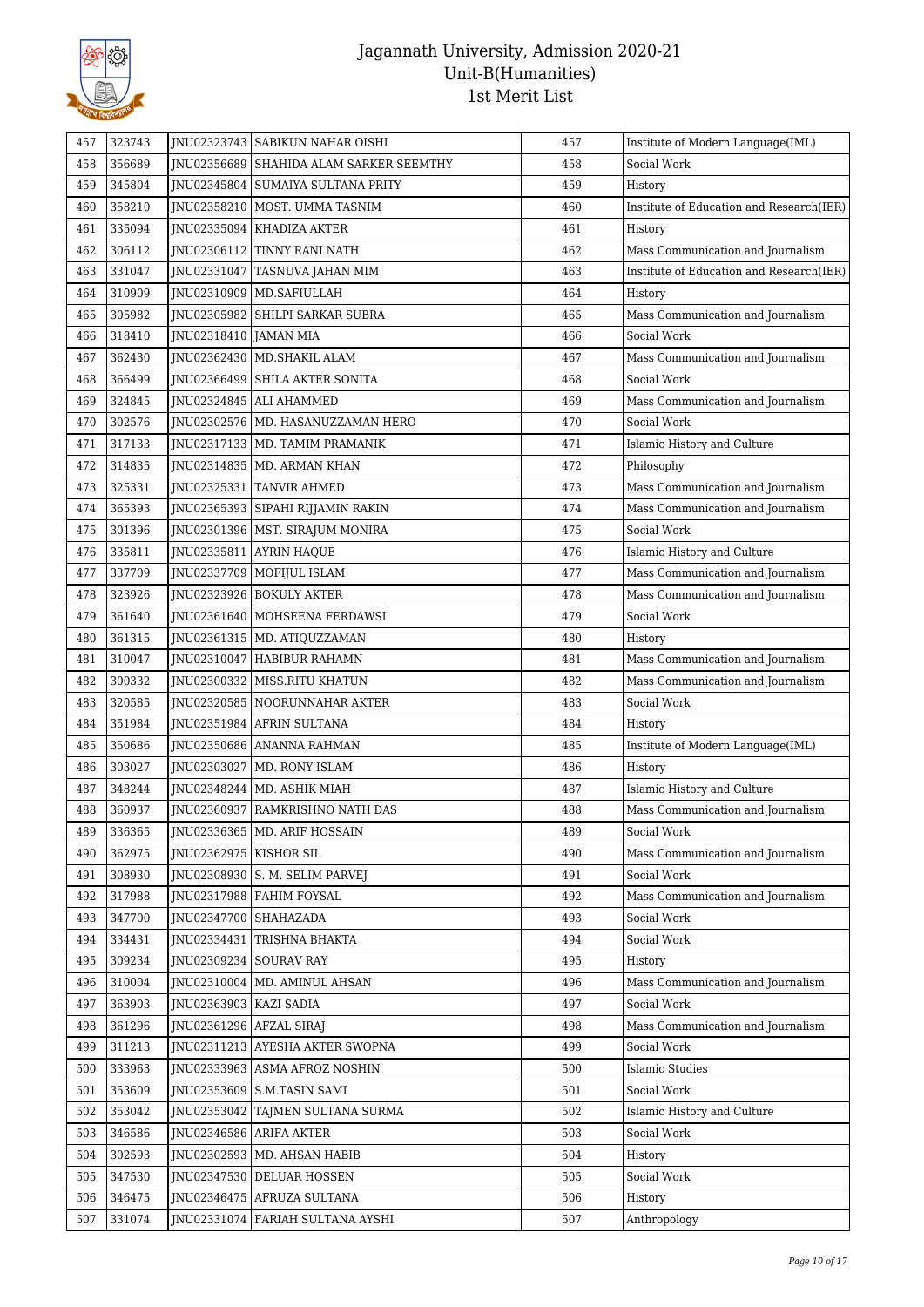

| 508        | 361670           |                            | JNU02361670 SHAHRIN SHABNAM CHAITY                            | 508        | Philosophy                        |
|------------|------------------|----------------------------|---------------------------------------------------------------|------------|-----------------------------------|
| 509        | 308588           |                            | JNU02308588   FARIHA ARJU                                     | 509        | History                           |
| 510        | 317809           |                            | JNU02317809   MD. EQRAMUL HAQUE                               | 510        | Social Work                       |
| 511        | 342059           |                            | JNU02342059 TAHSIN AKTER                                      | 511        | Social Work                       |
| 512        | 336618           |                            | JNU02336618   MD. SHAH ALAM                                   | 512        | Social Work                       |
| 513        | 321375           |                            | JNU02321375   MD. MONNJORUL ISLAM                             | 513        | Social Work                       |
| 514        | 302451           |                            | JNU02302451   MD.SAJIB HOSSEN                                 | 514        | History                           |
| 515        | 352985           |                            | JNU02352985 TISHA SARKER                                      | 515        | Social Work                       |
| 516        | 347803           |                            | JNU02347803   MD.SHAKIB MIA                                   | 516        | History                           |
| 517        | 315517           |                            | JNU02315517   MD. SAHIUR SAYEED RIMON                         | 517        | History                           |
| 518        | 346345           | JNU02346345 DIPA AKTER     |                                                               | 518        | History                           |
| 519        | 347868           |                            | JNU02347868   SHUHAG MIA                                      | 519        | History                           |
| 520        | 329623           |                            | JNU02329623   MD. TAMIM HOSSAIN                               | 520        | History                           |
| 521        | 342025           |                            | JNU02342025   MST. SENTHIA HOSSAIN                            | 521        | Social Work                       |
| 522        | 363802           |                            | JNU02363802 SURAIYA SHARA                                     | 522        | Islamic History and Culture       |
| 523        | 341679           |                            | JNU02341679   TASPIA SULTANA                                  | 523        | History                           |
| 524        | 334036           |                            | JNU02334036 SADIA ALAM TANIA                                  | 524        | History                           |
| 525        | 309388           |                            | JNU02309388   MD JAKIR HOSSEN                                 | 525        | Social Work                       |
| 526        | 358540           |                            | JNU02358540   MST. KHADIJA AKTER MIM                          | 526        | Social Work                       |
| 527        | 307957           | JNU02307957                | KHUKU MONI KHATUN                                             | 527        | Social Work                       |
| 528        | 352841           |                            | JNU02352841   NISHAT TAHEYA                                   | 528        | Social Work                       |
| 529        | 336737           | JNU02336737                | ADETE KUNDU                                                   | 529        | History                           |
| 530        | 325489           | JNU02325489 NAIM AKON      |                                                               | 530        | Social Work                       |
| 531        | 348573           |                            | JNU02348573   MD. JUNAYED                                     | 531        | History                           |
| 532        | 317106           |                            | JNU02317106   PAPUN CHANDRA ADHIKARI                          | 532        | History                           |
| 533        | 365626           |                            | JNU02365626   MD. MAHFUJ KHAN                                 | 533        | Institute of Modern Language(IML) |
| 534        | 322952           | JNU02322952 KULSUM         |                                                               | 534        | History                           |
| 535        | 343230           |                            | JNU02343230 RUBYAT KHAN RANA                                  | 535        | History                           |
| 536        | 362526           |                            | JNU02362526   MD. BULBUL AHMED                                | 536        | History                           |
| 537        | 332099           |                            | JNU02332099   MD. APON MIA                                    | 537        | History                           |
|            |                  |                            |                                                               | 538        | <b>Islamic Studies</b>            |
| 538<br>539 | 353031<br>364928 |                            | JNU02353031 SURIA KHATUN<br>INU02364928   IFTEKHAR ALAM ROHAN | 539        |                                   |
|            | 302942           |                            | JNU02302942 PROSENJIT KUMAR SHORKAR NAYAN                     | 540        | Social Work<br>Social Work        |
| 540        | 354215           |                            | JNU02354215 SHAMEEM REZA                                      | 541        |                                   |
| 541        | 319226           |                            |                                                               |            | History                           |
| 542        |                  |                            | JNU02319226   MD. NASIR UDDIN<br>JNU02362216 RAZIA KHATUN     | 542<br>543 | History<br>History                |
| 543<br>544 | 362216           |                            | INU02331713   MD. MISKAT AHAMED SHAKIL                        | 544        | Social Work                       |
|            | 331713<br>303480 |                            |                                                               | 545        | Social Work                       |
| 545<br>546 | 321359           | JNU02321359   MASUM MIA    | JNU02303480   KH. MD. SHAJU                                   | 546        | Social Work                       |
| 547        | 334852           |                            | JNU02334852 ALIHA ISLAM                                       | 547        | Anthropology                      |
|            | 348040           |                            | INU02348040 AKRAM HOSEN                                       | 548        | Social Work                       |
| 548        | 333878           |                            | JNU02333878 TASNUVA BINTE AZAM                                | 549        |                                   |
| 549        | 341669           |                            | JNU02341669   SUMAIYA AKTER ANIKA                             | 550        | History<br>Social Work            |
| 550        |                  |                            |                                                               |            |                                   |
| 551<br>552 | 300222<br>356547 | JNU02300222<br>JNU02356547 | AFIYA ISLAM                                                   | 551<br>552 | History<br>Social Work            |
|            |                  |                            | MST. MAHMUDA AKTER                                            |            |                                   |
| 553        | 300004           |                            | JNU02300004   MST. RIKTA KHATUN                               | 553        | Social Work                       |
| 554        | 358041           |                            | JNU02358041   MST SATU JAHAN                                  | 554        | History                           |
| 555        | 356718           |                            | JNU02356718   MD. RAMZAN ALI                                  | 555        | Social Work                       |
| 556        | 324769           |                            | JNU02324769 ABDULLAH AL AMIN SHOHAG                           | 556        | Anthropology                      |
| 557        | 353930           | JNU02353930                | MD. ABU SHOYAEB EMON                                          | 557        | Social Work                       |
| 558        | 348921           | JNU02348921                | AITUL ISLAM                                                   | 558        | History                           |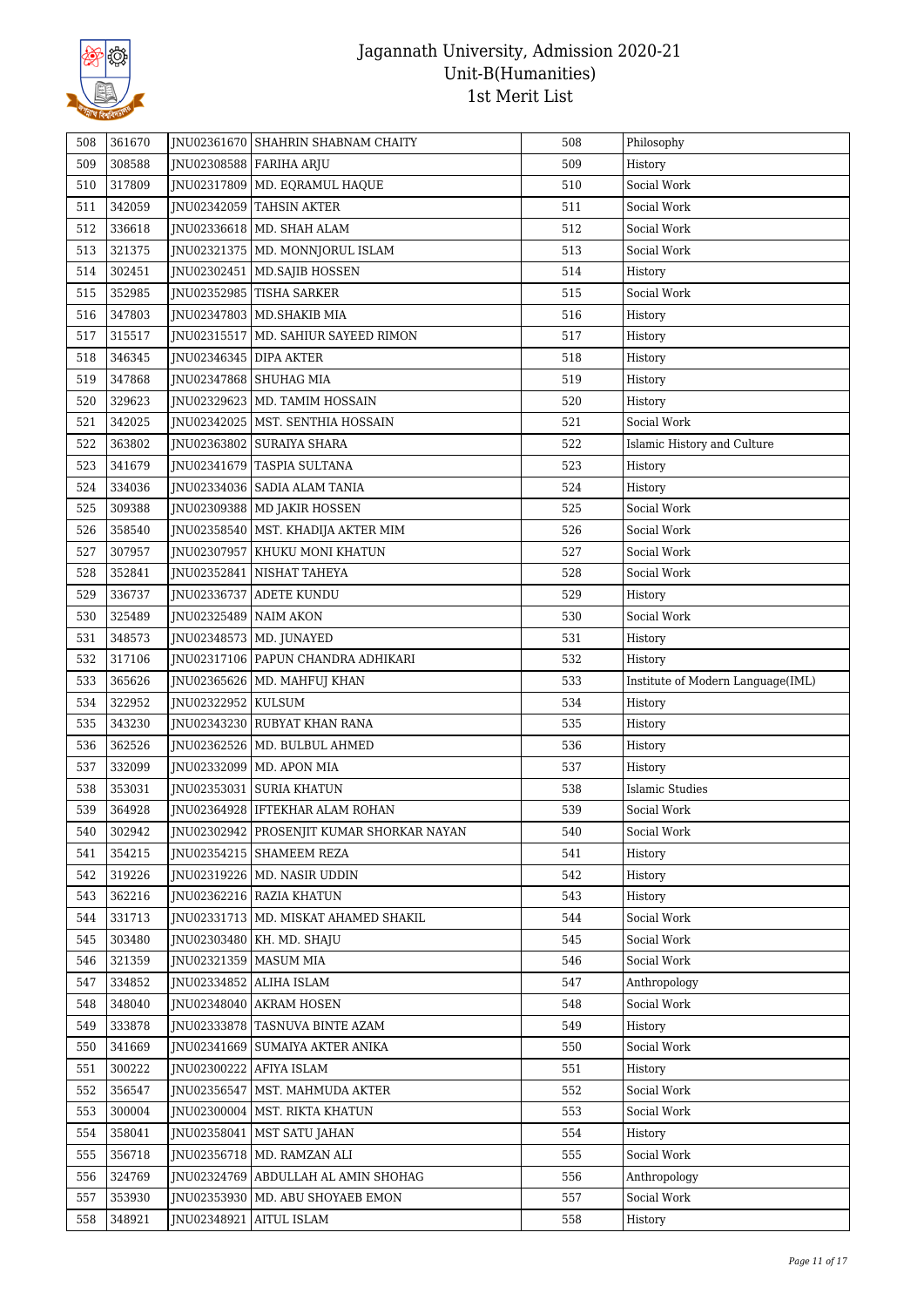

| 559 | 361558 |                           | JNU02361558 ASHPIA AKTER                  | 559 | Anthropology                      |
|-----|--------|---------------------------|-------------------------------------------|-----|-----------------------------------|
| 560 | 328210 |                           | JNU02328210   MD. DELUAR HOSEN            | 560 | Social Work                       |
| 561 | 313895 |                           | JNU02313895 TITHI RANI ROY                | 561 | Social Work                       |
| 562 | 303004 |                           | JNU02303004 SHIMUL KUMAR BHODRO           | 562 | History                           |
| 563 | 325029 |                           | JNU02325029 NAJMOS SAKIB                  | 563 | <b>Islamic Studies</b>            |
| 564 | 365398 | JNU02365398   MD.FAHAD    |                                           | 564 | Islamic History and Culture       |
| 565 | 341890 |                           | JNU02341890   HONUFA BIBI                 | 565 | Social Work                       |
| 566 | 325145 |                           | JNU02325145 NAHID HASAN                   | 566 | History                           |
| 567 | 301096 |                           | JNU02301096   TOMA BISWAS                 | 567 | Social Work                       |
| 568 | 320076 |                           | JNU02320076   MD. HABIBUR RAHMAN          | 568 | History                           |
| 569 | 313365 |                           | JNU02313365   MST. MAHABUBA AKTER MANISHA | 569 | Social Work                       |
| 570 | 351244 |                           | JNU02351244   SHAHRIAR KADER KAJAL        | 570 | Social Work                       |
| 571 | 326996 |                           | JNU02326996   MST. SADIA KHATUN           | 571 | History                           |
| 572 | 319064 | JNU02319064   RATON BABU  |                                           | 572 | History                           |
| 573 | 315740 |                           | JNU02315740   MD. ABU RAIHAN              | 573 | History                           |
| 574 | 321463 |                           | JNU02321463   MD. SHAMIM                  | 574 | Social Work                       |
| 575 | 352289 | JNU02352289               | <b>SAIFUL ISLAM</b>                       | 575 | Anthropology                      |
| 576 | 345896 |                           | JNU02345896 NUSRAT - E - JAHAN TAHMINA    | 576 | Social Work                       |
| 577 | 344596 | JNU02344596   MD. AL-AMIN |                                           | 577 | Islamic Studies                   |
| 578 | 360600 |                           | JNU02360600   SANTO SHARMA                | 578 | History                           |
| 579 | 337181 |                           | JNU02337181   MD. MOJAHID                 | 579 | History                           |
| 580 | 346369 |                           | JNU02346369   SUMAIA AKTAR                | 580 | Social Work                       |
| 581 | 321604 | JNU02321604   MD. ARSHAD  |                                           | 581 | History                           |
| 582 | 331805 |                           | JNU02331805 YASIN AHMED                   | 582 | History                           |
| 583 | 315786 |                           | JNU02315786   MD. TARAK ANAM RIMON        | 583 | History                           |
| 584 | 320333 |                           | JNU02320333 ADIBA TAHSIN AZMI             | 584 | History                           |
| 585 | 336449 |                           | JNU02336449   MD. TAMJIDUL ISLAM          | 585 | Social Work                       |
| 586 | 352912 |                           | JNU02352912 DRISTI MAJUMDER               | 586 | History                           |
| 587 | 323780 |                           | JNU02323780   ISMAT JAHAN MILI            | 587 | <b>Islamic Studies</b>            |
| 588 | 356021 |                           | JNU02356021   SADIA SULTANA               | 588 | History                           |
| 589 | 364694 |                           | JNU02364694   SEKH MD. MOIN UDDIN AHAMMAD | 589 | History                           |
| 590 | 334014 |                           | INU02334014   MST. SADIA AFRIN            | 590 | Social Work                       |
| 591 | 355990 |                           | JNU02355990   MST. NUSRAT JAHAN           | 591 | History                           |
| 592 | 346473 |                           | JNU02346473 HUMYRA KABIR TRISHA           | 592 | History                           |
| 593 | 347442 | JNU02347442 HRIDOY MIA    |                                           | 593 | History                           |
| 594 | 309343 |                           | JNU02309343   MD. ASHRAFUZZAMAN           | 594 | History                           |
| 595 | 309573 |                           | JNU02309573   MD. ARIFUL ISLAM            | 595 | Islamic History and Culture       |
| 596 | 303032 |                           | JNU02303032   MD.RAKIBUL ISLAM            | 596 | History                           |
| 597 | 357436 |                           | JNU02357436   MD. SAPON ALI               | 597 | History                           |
| 598 | 351545 |                           | JNU02351545   MD. ABDUR RAHIM             | 598 | Islamic History and Culture       |
| 599 | 346443 |                           | JNU02346443 ESRAT RAHMAN                  | 599 | History                           |
| 600 | 328038 |                           | JNU02328038   MD. SHAMIM REJA             | 600 | <b>Islamic Studies</b>            |
| 601 | 335500 |                           | JNU02335500 SUMIYA AKTER                  | 601 | Anthropology                      |
| 602 | 307345 |                           | JNU02307345   MD. IMRAN MIAH              | 602 | History                           |
| 603 | 315656 |                           | JNU02315656   MD. MOFIJUL HAQUE           | 603 | History                           |
| 604 | 348091 | JNU02348091               | MD. ABDULLAH AL MASUM                     | 604 | History                           |
| 605 | 335224 |                           | JNU02335224 SYEDA SHOALA NASRIN           | 605 | Anthropology                      |
| 606 | 313647 |                           | JNU02313647   MST. EASMIN AKTER           | 606 | History                           |
| 607 | 309152 |                           | JNU02309152   MD. MEHEDI JAMAN            | 607 | Institute of Modern Language(IML) |
| 608 | 336336 |                           | JNU02336336   MD. AL -AMIN FAHIM          | 608 | History                           |
| 609 | 357684 |                           | JNU02357684   MD. SAZZAD HOSSAIN          | 609 | <b>Islamic Studies</b>            |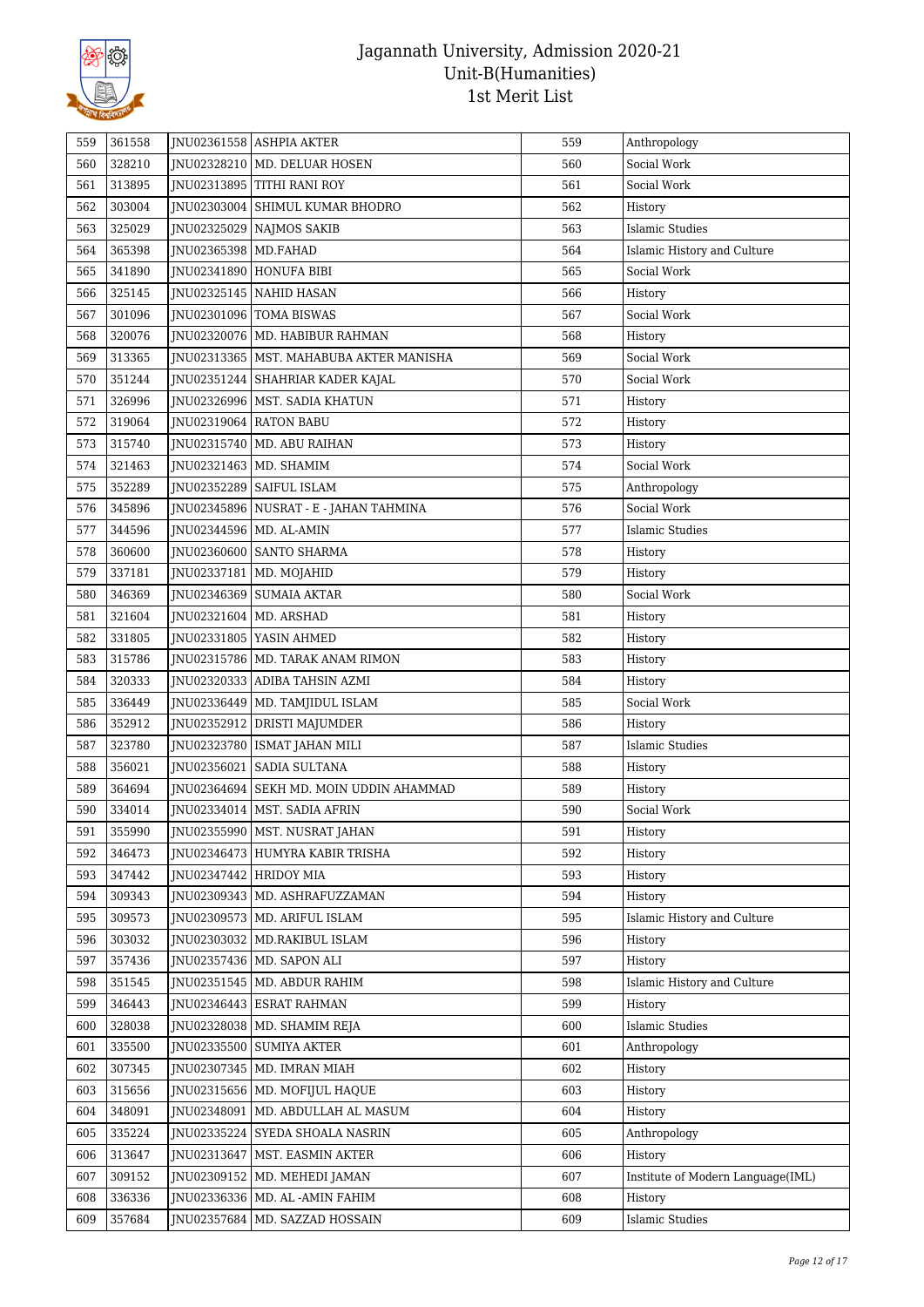

| 610 | 346559 | JNU02346559 SATI AKTER |                                           | 610 | History                           |
|-----|--------|------------------------|-------------------------------------------|-----|-----------------------------------|
| 611 | 344651 |                        | JNU02344651   MAYSHA KHAN                 | 611 | Islamic History and Culture       |
| 612 | 351516 |                        | JNU02351516 DELWAR HOSSAN                 | 612 | History                           |
| 613 | 339152 |                        | JNU02339152 TAHRIM ZAMAN                  | 613 | Philosophy                        |
| 614 | 312669 |                        | INU02312669   MD. TARIKUL ISLAM           | 614 | Anthropology                      |
| 615 | 305294 |                        | JNU02305294 HASAN AHMED                   | 615 | Philosophy                        |
| 616 | 334179 |                        | JNU02334179   SANJIDA AFRIN MOON          | 616 | <b>Islamic Studies</b>            |
| 617 | 309835 |                        | JNU02309835   ISMAIL HASAN                | 617 | Islamic History and Culture       |
| 618 | 323709 | JNU02323709            | SHAIRA ISLAM LIPU                         | 618 | Anthropology                      |
| 619 | 301686 |                        | JNU02301686   MUSFIQUR RAHMAN RIZVY       | 619 | Islamic History and Culture       |
| 620 | 320337 |                        | JNU02320337 NUSRAT HAQUE MIM              | 620 | Islamic History and Culture       |
| 621 | 307630 |                        | JNU02307630 ABEDA KHATUN CHOWDHURY        | 621 | <b>Islamic Studies</b>            |
| 622 | 366839 | JNU02366839            | <b>SHAHADAT HOSEN</b>                     | 622 | Institute of Modern Language(IML) |
| 623 | 334062 |                        | JNU02334062 REZWANA KHAN                  | 623 | <b>Islamic Studies</b>            |
| 624 | 358555 |                        | JNU02358555   MALIHA MOBASHWERA MONISHA   | 624 | Anthropology                      |
| 625 | 356700 |                        | JNU02356700 ABU UBAIDA ABDULLAH KHANDAKAR | 625 | <b>Islamic Studies</b>            |
| 626 | 357971 | JNU02357971            | <b>JOIY MONI</b>                          | 626 | Anthropology                      |
| 627 | 358672 |                        | INU02358672 LIPI RANI RANGA               | 627 | Institute of Modern Language(IML) |
| 628 | 323883 |                        | JNU02323883 JANNATUL MEEM                 | 628 | Philosophy                        |
| 629 | 353639 | JNU02353639            | <b>SADIA SULTANA</b>                      | 629 | Islamic History and Culture       |
| 630 | 364921 |                        | JNU02364921   MD. TAOHID ISLAM            | 630 | Philosophy                        |
| 631 | 338065 |                        | JNU02338065   MD. SHARIFUL ISLAM          | 631 | Islamic History and Culture       |
| 632 | 310080 | JNU02310080            | SABUJ MAKHAL                              | 632 | Philosophy                        |
| 633 | 351704 |                        | JNU02351704   MD. IMRAN UDDIN             | 633 | Institute of Modern Language(IML) |
| 634 | 308281 |                        | JNU02308281 ATHAI GOLDER                  | 634 | Anthropology                      |
| 635 | 341969 |                        | JNU02341969   IRIN AKTER RIYA             | 635 | <b>Islamic Studies</b>            |
| 636 | 315525 |                        | JNU02315525   BIKASH CHANDRA ROY          | 636 | Anthropology                      |
| 637 | 362914 | JNU02362914            | HARICHAND HALDER                          | 637 | Philosophy                        |
| 638 | 320544 | JNU02320544            | SOMAIYA KHATUN                            | 638 | Islamic History and Culture       |
| 639 | 347882 | JNU02347882            | MD.RAZIB AHMED                            | 639 | Islamic History and Culture       |
| 640 | 332460 |                        | JNU02332460   SHAMSUN NAHAR LIZA.         | 640 | Institute of Modern Language(IML) |
| 641 | 354019 |                        | JNU02354019 TONMOY TAROFDAR               | 641 | Anthropology                      |
| 642 | 357650 |                        | JNU02357650   MD. RAKIB HASSAN            | 642 | Institute of Modern Language(IML) |
| 643 | 359571 |                        | JNU02359571   MRITTIKA ROY                | 643 | Philosophy                        |
| 644 | 317527 |                        | JNU02317527   MD. SWOPON HOSEN            | 644 | Islamic History and Culture       |
| 645 | 322161 | JNU02322161            | MD. SHAHIN                                | 645 | Institute of Modern Language(IML) |
| 646 | 307746 |                        | JNU02307746   IFTEARA JAHAN METHILA       | 646 | Institute of Modern Language(IML) |
| 647 | 312231 | JNU02312231            | HASAN AL RAFID SHEYAM                     | 647 | Anthropology                      |
| 648 | 315672 | JNU02315672            | <b>ARMAN HOSAN</b>                        | 648 | Islamic History and Culture       |
| 649 | 337769 | JNU02337769            | MD. ABDUR RAHIM                           | 649 | Islamic History and Culture       |
| 650 | 325895 |                        | JNU02325895   MST. SHARMIN SULTANA        | 650 | <b>Islamic Studies</b>            |
| 651 | 358624 | JNU02358624            | METHILA BARUA                             | 651 | Anthropology                      |
| 652 | 326659 |                        | JNU02326659   MST. NOWSHIN NAWAR RITU     | 652 | Philosophy                        |
| 653 | 334018 |                        | JNU02334018   AFROJA AKTER                | 653 | <b>Islamic Studies</b>            |
| 654 | 309430 | JNU02309430            | <b>RASHEL HASAN BAPPY</b>                 | 654 | <b>Islamic Studies</b>            |
| 655 | 323909 | JNU02323909            | FATEMA ALAM                               | 655 | Islamic History and Culture       |
| 656 | 334297 | JNU02334297            | <b>LAMIA AKTER</b>                        | 656 | Islamic History and Culture       |
| 657 | 316875 |                        | JNU02316875 NIRMOL CHANDRA ROY            | 657 | Philosophy                        |
| 658 | 361420 | JNU02361420            | MD. TARAZUL ISLAM TUSAR                   | 658 | Islamic History and Culture       |
| 659 | 308864 | JNU02308864            |                                           | 659 | Anthropology                      |
|     |        |                        | ASIF NAWAJ                                |     |                                   |
| 660 | 300604 | JNU02300604            | MST .MAHFUZA KHATUN                       | 660 | Islamic History and Culture       |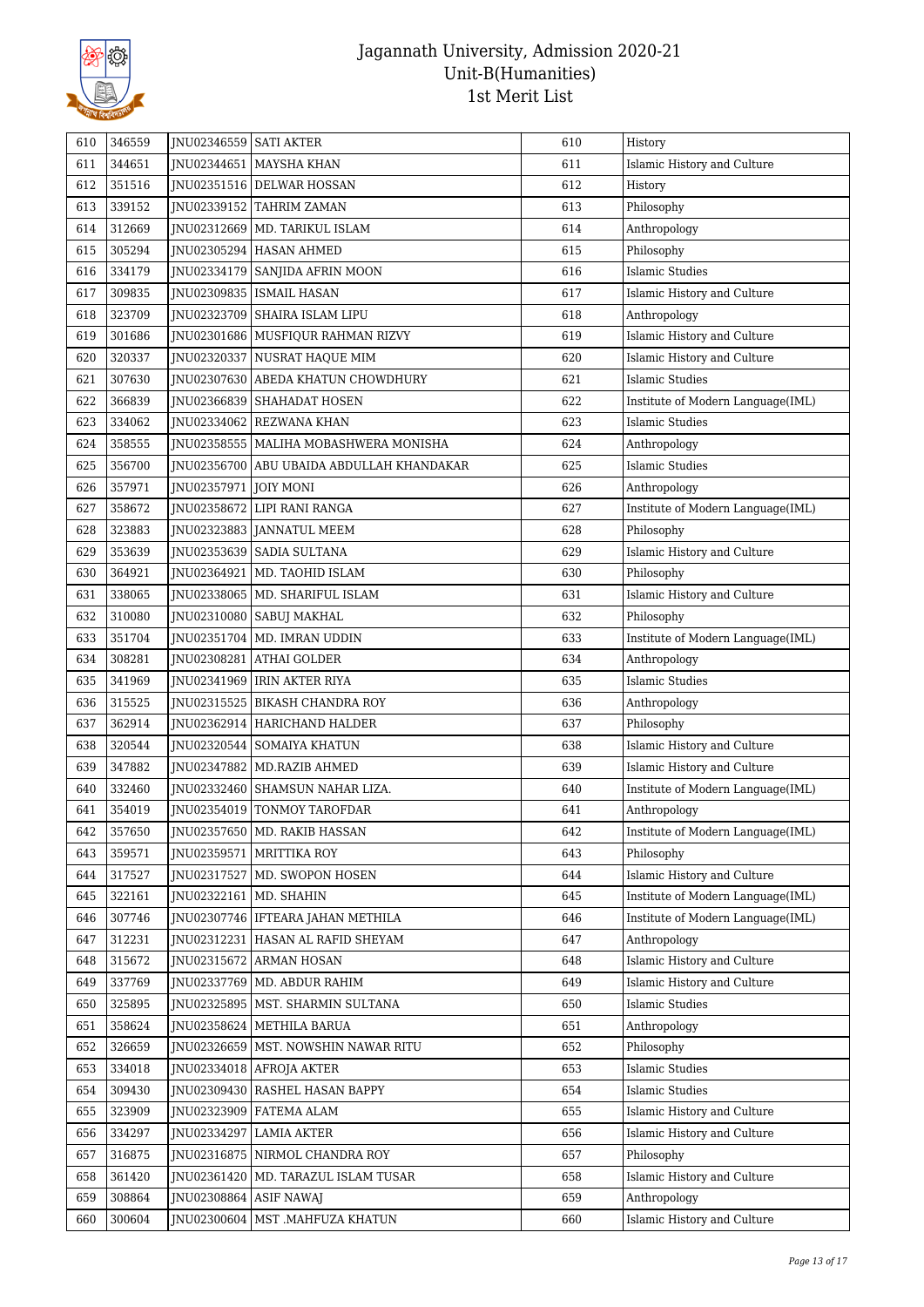

| 661 | 302463 |                        | JNU02302463   MD. HASANUR ZAMAN SHIMUL   | 661 | Anthropology                      |
|-----|--------|------------------------|------------------------------------------|-----|-----------------------------------|
| 662 | 347887 | JNU02347887            | ASRAFUL ISLAM                            | 662 | Anthropology                      |
| 663 | 321278 |                        | JNU02321278 UMMUL KHAIR MAHBUBA          | 663 | Philosophy                        |
| 664 | 347710 | JNU02347710            | MOSTAFA KAMAL                            | 664 | Islamic History and Culture       |
| 665 | 321092 |                        | JNU02321092   MST. MUMTARIN KHATUN       | 665 | Anthropology                      |
| 666 | 300712 |                        | JNU02300712   MST. ZINNA SALWOA JULEE    | 666 | Philosophy                        |
| 667 | 335314 |                        | JNU02335314   SAKIBA IMAM TUSHI          | 667 | Anthropology                      |
| 668 | 305229 | JNU02305229            | RAKIBUL HASAN RABBI                      | 668 | Philosophy                        |
| 669 | 318454 |                        | JNU02318454   MD. SHAHIN MIA             | 669 | Islamic History and Culture       |
| 670 | 301201 | JNU02301201            | SUNJIDA SHOVA                            | 670 | Anthropology                      |
| 671 | 307881 | JNU02307881            | MD. ASIF ALI                             | 671 | Islamic History and Culture       |
| 672 | 354964 |                        | JNU02354964   MD. AL- MAMUN              | 672 | Islamic History and Culture       |
| 673 | 303877 | JNU02303877            | <b>SERI TAPOS KUMER BISSWAS</b>          | 673 | Anthropology                      |
| 674 | 338196 |                        | JNU02338196   MD. NAZIM HOSSAIN          | 674 | Philosophy                        |
| 675 | 351395 |                        | JNU02351395   MOHAMMAD JOYNAL ABEDIN     | 675 | Islamic History and Culture       |
| 676 | 328304 | JNU02328304            | MD. SABBIR HOSSAIN                       | 676 | Philosophy                        |
| 677 | 334022 |                        | JNU02334022 TANIA AKTER                  | 677 | Anthropology                      |
| 678 | 327834 |                        | JNU02327834   MD. ZESHAN HOSSEN ZEM      | 678 | Philosophy                        |
| 679 | 324929 |                        | JNU02324929   MD. RASHEDUZZAMAN LIMON    | 679 | Anthropology                      |
| 680 | 328008 | JNU02328008 JUEL RANA  |                                          | 680 | Islamic History and Culture       |
| 681 | 346685 |                        | JNU02346685   HABIBA AKTER               | 681 | Islamic History and Culture       |
| 682 | 308054 |                        | JNU02308054   SUMAIYA ESSA               | 682 | Anthropology                      |
| 683 | 323900 | JNU02323900            | SADIA SULTANA MEEM                       | 683 | Philosophy                        |
| 684 | 333919 |                        | JNU02333919 HAMIDA ISLAM                 | 684 | <b>Islamic Studies</b>            |
| 685 | 345932 |                        | JNU02345932 TASNIA KHANAM SATU           | 685 | Islamic History and Culture       |
| 686 | 311605 |                        | JNU02311605   MAHIR AHNAF RAFID          | 686 | Anthropology                      |
| 687 | 300084 |                        | JNU02300084   MST. MITHILA AKTER RIYA    | 687 | Islamic History and Culture       |
| 688 | 361557 | JNU02361557            | RASHNA SHARMIN KHUSHBU                   | 688 | Islamic Studies                   |
| 689 | 300473 | JNU02300473 EIVA AKTER |                                          | 689 | Islamic History and Culture       |
| 690 | 335594 |                        | JNU02335594   FATEMA TUJ SAMIA           | 690 | Anthropology                      |
| 691 | 327397 | JNU02327397 BOBY RANI  |                                          | 691 | Anthropology                      |
| 692 | 314832 |                        | JNU02314832   MD. RIAJUL ISLAM           | 692 | Islamic History and Culture       |
| 693 | 309209 |                        | JNU02309209   MD.ZAHIDUL ISLAM           | 693 | Philosophy                        |
| 694 | 321718 |                        | JNU02321718 SHAMSUL ALAM                 | 694 | Islamic History and Culture       |
| 695 | 339898 |                        | JNU02339898   ALL MARUF-UZ-ZAMAN         | 695 | Anthropology                      |
| 696 | 313498 |                        | JNU02313498 MOSA. ISRAT JAHAN            | 696 | <b>Islamic Studies</b>            |
| 697 | 338410 |                        | JNU02338410   MD. KAMRUL HASAN BELAL     | 697 | Institute of Modern Language(IML) |
| 698 | 358123 |                        | JNU02358123   NOWRIN AKHTER              | 698 | <b>Islamic Studies</b>            |
| 699 | 341776 |                        | JNU02341776   MST. NUZHAT TABASSUM TANHA | 699 | Islamic History and Culture       |
| 700 | 348196 |                        | INU02348196 MOBAROK HOSSAIN              | 700 | Anthropology                      |
| 701 | 308552 |                        | JNU02308552   SADIYA SULTANA             | 701 | Anthropology                      |
| 702 | 352596 |                        | JNU02352596 SAKERUL ISLAM                | 702 | Institute of Modern Language(IML) |
| 703 | 303546 |                        | JNU02303546 MD ROFIQUZZAMAN NILOY        | 703 | Philosophy                        |
| 704 | 303639 |                        | JNU02303639   MD. JAMERUL ISLAM          | 704 | Institute of Modern Language(IML) |
| 705 | 356056 |                        | JNU02356056 FLORA ISLAM                  | 705 | Islamic History and Culture       |
| 706 | 324172 |                        | JNU02324172 ARNAB BISWAS                 | 706 | Anthropology                      |
| 707 | 326030 |                        | JNU02326030   MST. AKIFA JAHAN SRABONI   | 707 | Islamic History and Culture       |
| 708 | 364559 | JNU02364559            | <b>SAKHAWAT HOSSEN SANTA</b>             | 708 | Anthropology                      |
| 709 | 327251 | JNU02327251            | <b>ROKSANA PARVIN</b>                    | 709 | Islamic History and Culture       |
|     |        | JNU02342214            | POLY RANI MOJUMDER                       | 710 | Philosophy                        |
| 710 | 342214 |                        |                                          |     |                                   |
| 711 | 352743 | JNU02352743            | <b>SANJIDA PIYASH</b>                    | 711 | Anthropology                      |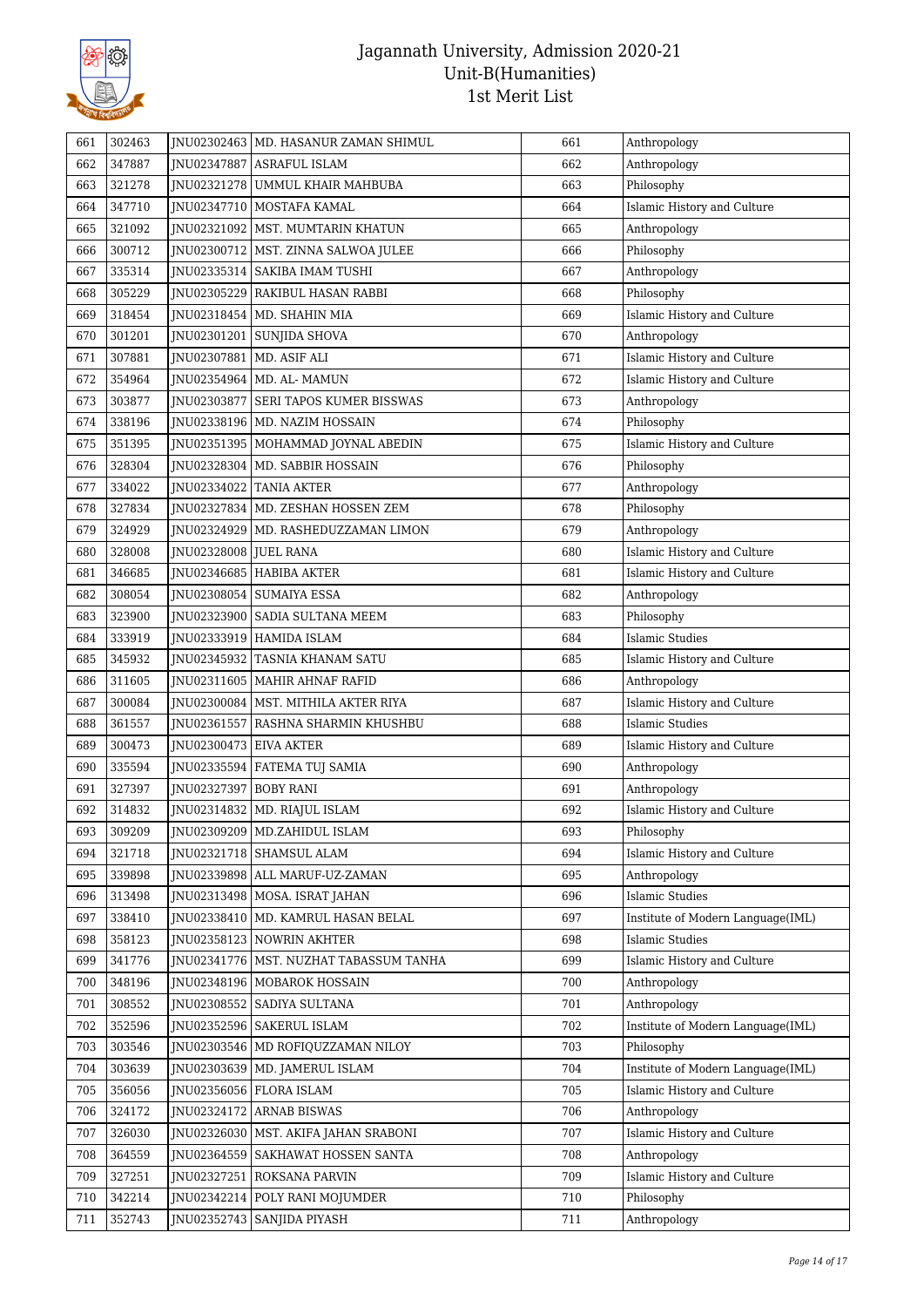

| 712 | 311583 |                          | JNU02311583 TAHMID HASAN               | 712 | Islamic Studies                   |
|-----|--------|--------------------------|----------------------------------------|-----|-----------------------------------|
| 713 | 334938 |                          | JNU02334938   MAYMUNA AKTER RAYHAN     | 713 | Anthropology                      |
| 714 | 327351 | JNU02327351              | RONI AHMMED                            | 714 | Islamic History and Culture       |
| 715 | 300398 |                          | JNU02300398   MAHJABIN SADIA           | 715 | Anthropology                      |
| 716 | 352862 | JNU02352862              | PURNIMA RANI ROKHIT                    | 716 | Anthropology                      |
| 717 | 347480 |                          | JNU02347480   MD. SOUROB MIA           | 717 | Anthropology                      |
| 718 | 311565 | JNU02311565   MITU AKTER |                                        | 718 | Anthropology                      |
| 719 | 310875 | JNU02310875              | <b>SAMIA REZWAN</b>                    | 719 | Anthropology                      |
| 720 | 337551 | JNU02337551              | TAIMUR KHAN MOBIN                      | 720 | Philosophy                        |
| 721 | 353190 | JNU02353190              | <b>SHAMIMA AKTER PUSPO</b>             | 721 | Anthropology                      |
| 722 | 341876 |                          | JNU02341876 SADIA SULTANA              | 722 | Islamic History and Culture       |
| 723 | 308017 | JNU02308017              | <b>SADIA ATRAD SHABA</b>               | 723 | Philosophy                        |
| 724 | 311783 |                          | JNU02311783   MD KAWSAR MIAH           | 724 | Philosophy                        |
| 725 | 307632 | JNU02307632              | MST. ASMA AKTER                        | 725 | Institute of Modern Language(IML) |
| 726 | 307926 | JNU02307926              | <b>ANTARA BISWAS</b>                   | 726 | Philosophy                        |
| 727 | 334953 | JNU02334953              | <b>BARNALI SAHA</b>                    | 727 | Anthropology                      |
| 728 | 363958 | JNU02363958              | MST.MAHIM SULTANA MIM                  | 728 | Philosophy                        |
| 729 | 309804 |                          | JNU02309804   MD.NURUL ISLAM           | 729 | Anthropology                      |
| 730 | 355268 |                          | JNU02355268   MD. HASIBUL HASAN PRINCE | 730 | Islamic History and Culture       |
| 731 | 358797 | JNU02358797              | RAZIA AKTER RIMU                       | 731 | Institute of Modern Language(IML) |
| 732 | 318314 | JNU02318314              | MD. READUL ISLAM                       | 732 | Islamic History and Culture       |
| 733 | 302983 |                          | JNU02302983   MD . TARIKUL ISLAM       | 733 | Islamic History and Culture       |
| 734 | 348651 | JNU02348651              | <b>ELYAS KANCHON</b>                   | 734 | Islamic History and Culture       |
| 735 | 329126 | JNU02329126              | MD. EYASIN HOSSAIN                     | 735 | Islamic History and Culture       |
| 736 | 318149 |                          | JNU02318149   MD. AINUL ISLAM          | 736 | Islamic History and Culture       |
| 737 | 321787 | JNU02321787              | <b>IMRAN SIKDER</b>                    | 737 | Islamic History and Culture       |
| 738 | 308775 |                          | JNU02308775 ASMA UL HUSNA              | 738 | Anthropology                      |
| 739 | 306242 | JNU02306242              | FARJANA AKTHER NIHA                    | 739 | Institute of Modern Language(IML) |
| 740 | 346852 | JNU02346852              | RAHELI YESMIN PANNA                    | 740 | Institute of Modern Language(IML) |
| 741 | 364895 | JNU02364895   MD. RASEL  |                                        | 741 | Anthropology                      |
| 742 | 357955 |                          | JNU02357955   MST. HALIMA YESMIN       | 742 | <b>Islamic Studies</b>            |
| 743 | 344183 | JNU02344183              | UMMA FAREHA                            | 743 | Anthropology                      |
| 744 | 342135 | INU02342135 RANI AKTER   |                                        | 744 | Islamic History and Culture       |
| 745 | 342142 |                          | JNU02342142 JANNATUN NAIM              | 745 | Philosophy                        |
| 746 | 324528 |                          | JNU02324528   SHAMIMA AKTER            | 746 | Philosophy                        |
| 747 | 324358 |                          | JNU02324358   MD. FAYSAL RAHMAN        | 747 | Islamic History and Culture       |
| 748 | 366431 | JNU02366431              | FARAH LAMISA SRISTY                    | 748 | Philosophy                        |
| 749 | 330154 | JNU02330154              | NASIR UDDIN MOHAMMAD ZABIR             | 749 | Institute of Modern Language(IML) |
| 750 | 360597 | JNU02360597              | SHAHRIAR HOSSAIN SHIMUL                | 750 | Institute of Modern Language(IML) |
| 751 | 321493 |                          | JNU02321493 ANTOR KUMAR SHORMA         | 751 | Philosophy                        |
| 752 | 336768 |                          | INU02336768   JAHANGIR ALAM RAJ        | 752 | Islamic History and Culture       |
| 753 | 311095 |                          | JNU02311095   MD. HELALUZZAMAN         | 753 | Islamic History and Culture       |
| 754 | 300225 |                          | JNU02300225 SHIRINA KHATUN             | 754 | Islamic History and Culture       |
| 755 | 315205 |                          | JNU02315205   RAM CHANDRA RAY          | 755 | Philosophy                        |
| 756 | 300090 | JNU02300090              | MST AYESHA ISLAM                       | 756 | Philosophy                        |
| 757 | 324790 | JNU02324790              | AYUBUR RAHMAN                          | 757 | Islamic History and Culture       |
| 758 | 362082 | JNU02362082 DOLA AKTER   |                                        | 758 | <b>Islamic Studies</b>            |
| 759 | 329529 | JNU02329529              | MD. NOWAZ SHARIF                       | 759 | <b>Islamic Studies</b>            |
| 760 | 328406 | JNU02328406              | TAUFIQ IMROZ                           | 760 | Anthropology                      |
| 761 | 327368 | JNU02327368              | ABU MUSA MD. SAFIULLAH SAYEM           | 761 | Islamic History and Culture       |
| 762 | 313363 | JNU02313363   MITU SEN   |                                        | 762 | Philosophy                        |
|     |        |                          |                                        |     |                                   |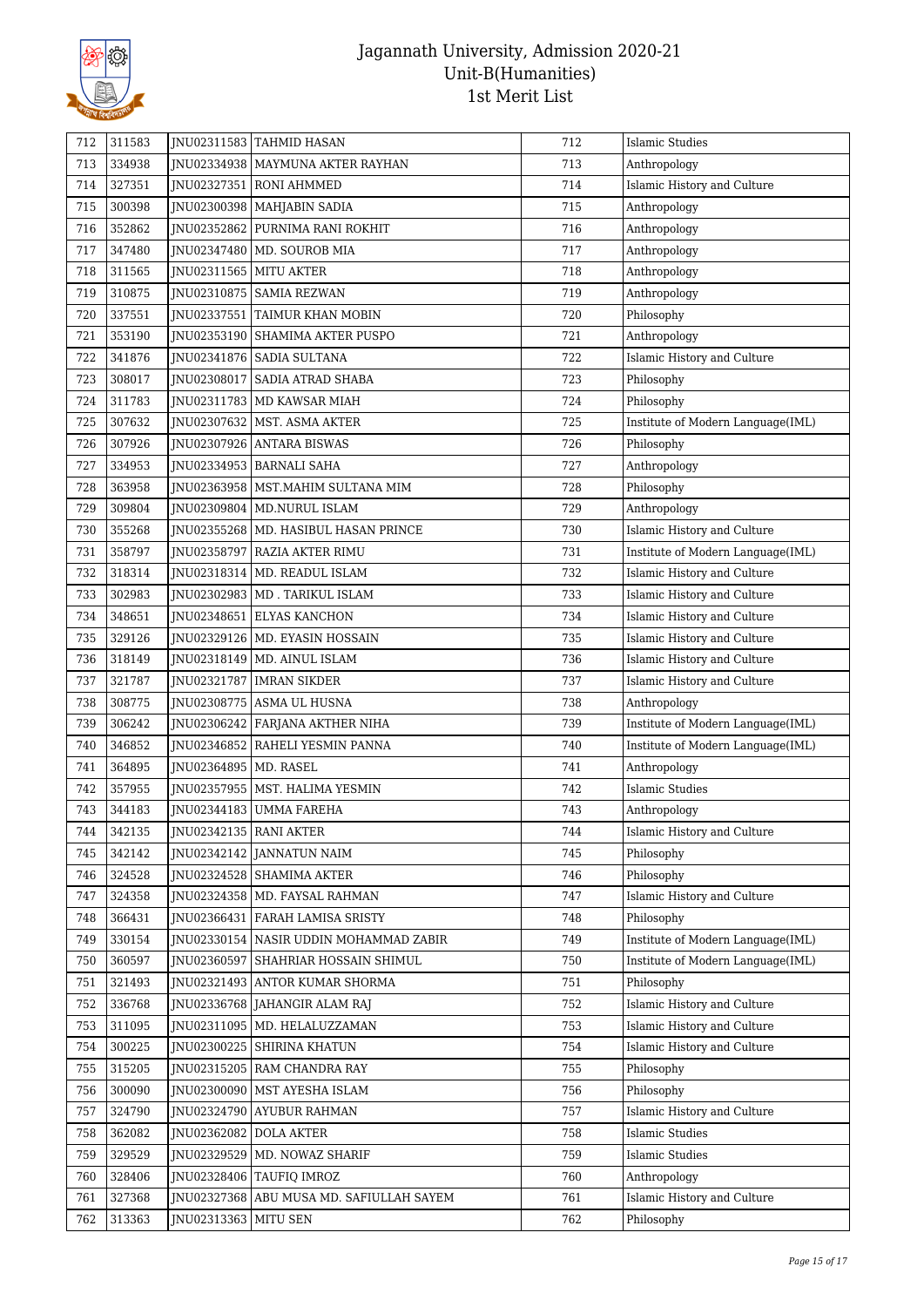

| 763 | 353084 |             | JNU02353084 SUMAIYA KHATUN               | 763 | Islamic History and Culture |
|-----|--------|-------------|------------------------------------------|-----|-----------------------------|
| 764 | 318000 |             | JNU02318000   MD. ABDUR RAZZAK           | 764 | Islamic History and Culture |
| 765 | 309991 |             | JNU02309991   SHUVO MUNDA                | 765 | Philosophy                  |
| 766 | 357584 | JNU02357584 | MD. ZAKIR HOSSAIN                        | 766 | Philosophy                  |
| 767 | 351535 |             | JNU02351535   DALILUL ISLAM              | 767 | Islamic History and Culture |
| 768 | 351015 |             | JNU02351015 REDOUN ISLAM ROKY            | 768 | Philosophy                  |
| 769 | 338406 |             | JNU02338406   MAHMUDUL HASAN             | 769 | Anthropology                |
| 770 | 358324 |             | JNU02358324   MOST. AFIYA KHATUN         | 770 | Islamic History and Culture |
| 771 | 339270 |             | JNU02339270   MAHTHIR SUN                | 771 | Philosophy                  |
| 772 | 347784 |             | INU02347784   MD. RIDWANUL ISLAM         | 772 | Islamic History and Culture |
| 773 | 342397 | JNU02342397 | <b>HIRAMONI AKTER</b>                    | 773 | Islamic History and Culture |
| 774 | 357740 |             | JNU02357740   NASIM AHMAD                | 774 | <b>Islamic Studies</b>      |
| 775 | 308324 | JNU02308324 | JESIA KHATUN                             | 775 | Anthropology                |
| 776 | 324698 |             | JNU02324698   MONIR HOSSEN               | 776 | Anthropology                |
| 777 | 317598 |             | JNU02317598   MD. MOTIUR RAHMAN          | 777 | Anthropology                |
| 778 | 307316 |             | JNU02307316 RAS MONI DAS                 | 778 | Anthropology                |
| 779 | 351055 | JNU02351055 | MOHAMMAD KAISAR HAMID                    | 779 | Islamic History and Culture |
| 780 | 356492 |             | JNU02356492 NUHA NANZIBA                 | 780 | Philosophy                  |
| 781 | 333995 |             | JNU02333995   TAHERA TASNIME             | 781 | Islamic History and Culture |
| 782 | 323751 | JNU02323751 | <b>TAJNIM WAHID</b>                      | 782 | Philosophy                  |
| 783 | 332656 | JNU02332656 | <b>IVAN TAHSEEB</b>                      | 783 | Philosophy                  |
| 784 | 300018 |             | JNU02300018 ZANNATUL MAOUA               | 784 | Islamic Studies             |
| 785 | 308060 |             | JNU02308060   SANJIDA ANAM               | 785 | Anthropology                |
| 786 | 342640 |             | JNU02342640   MD. FARHAN HOSSAIN BHUIYAN | 786 | <b>Islamic Studies</b>      |
| 787 | 311219 |             | JNU02311219 ROKSANA AKTER                | 787 | Philosophy                  |
| 788 | 317386 |             | JNU02317386 ABDUS SAMAD                  | 788 | Anthropology                |
| 789 | 333975 |             | JNU02333975   SAMIA AKTER                | 789 | Islamic Studies             |
| 790 | 335917 | JNU02335917 | <b>ABDUS SALAM</b>                       | 790 | Anthropology                |
| 791 | 305083 | JNU02305083 | MD. ABU BAKOR SIDDIK                     | 791 | Islamic Studies             |
| 792 | 367077 | JNU02367077 | MD. SHOFIQ MIA                           | 792 | <b>Islamic Studies</b>      |
| 793 | 315198 |             | JNU02315198   MD. ZAHID HASAN            | 793 | Philosophy                  |
| 794 | 300440 |             | JNU02300440 TAJKIA AKTER                 | 794 | <b>Islamic Studies</b>      |
| 795 | 325089 |             | <b>INU02325089 MD. SHAKLINE MUSTAK</b>   | 795 | Islamic Studies             |
| 796 | 338884 |             | JNU02338884   MD. ARMAN BEPARY           | 796 | Anthropology                |
| 797 | 302567 |             | JNU02302567   MD RUBEL HOSEN             | 797 | <b>Islamic Studies</b>      |
| 798 | 335469 |             | JNU02335469 NAFISA TASNIM                | 798 | Anthropology                |
| 799 | 312902 | JNU02312902 | <b>SHIMA AKTER</b>                       | 799 | Philosophy                  |
| 800 | 325318 |             | JNU02325318   MIR NAHIAN AMIN            | 800 | <b>Islamic Studies</b>      |
| 801 | 343326 | JNU02343326 | NUR HOSSAIN SAJEEB                       | 801 | Anthropology                |
| 802 | 361317 | JNU02361317 | MD. ABDULLAH - AL- MUNKER                | 802 | <b>Islamic Studies</b>      |
| 803 | 363956 | JNU02363956 | <b>UMMA KHAIRA</b>                       | 803 | Philosophy                  |
| 804 | 346417 | JNU02346417 | <b>BANOSRI SARKER</b>                    | 804 | Philosophy                  |
| 805 | 308334 | JNU02308334 | JERIN TAMANNA                            | 805 | Philosophy                  |
| 806 | 302024 |             | JNU02302024   MD SOMRAT ALI              | 806 | <b>Islamic Studies</b>      |
| 807 | 315221 | JNU02315221 | <b>ATIKUR RAHMAN</b>                     | 807 | Philosophy                  |
| 808 | 348637 | JNU02348637 | MD. GULAM RASUL                          | 808 | Islamic Studies             |
| 809 | 320348 |             | JNU02320348 TANZIMA AKTER SHEFA          | 809 | Philosophy                  |
| 810 | 309552 |             | JNU02309552   MD IMRAN HOSSEN            | 810 | <b>Islamic Studies</b>      |
| 811 | 315041 | JNU02315041 | ISTIAK AHAMMOD                           | 811 | Philosophy                  |
| 812 | 309539 | JNU02309539 | MAHABUBUR RAHMAN SYKOT                   | 812 | Philosophy                  |
| 813 | 357525 | JNU02357525 | MD. ALIF HOSEN                           | 813 | Philosophy                  |
|     |        |             |                                          |     |                             |